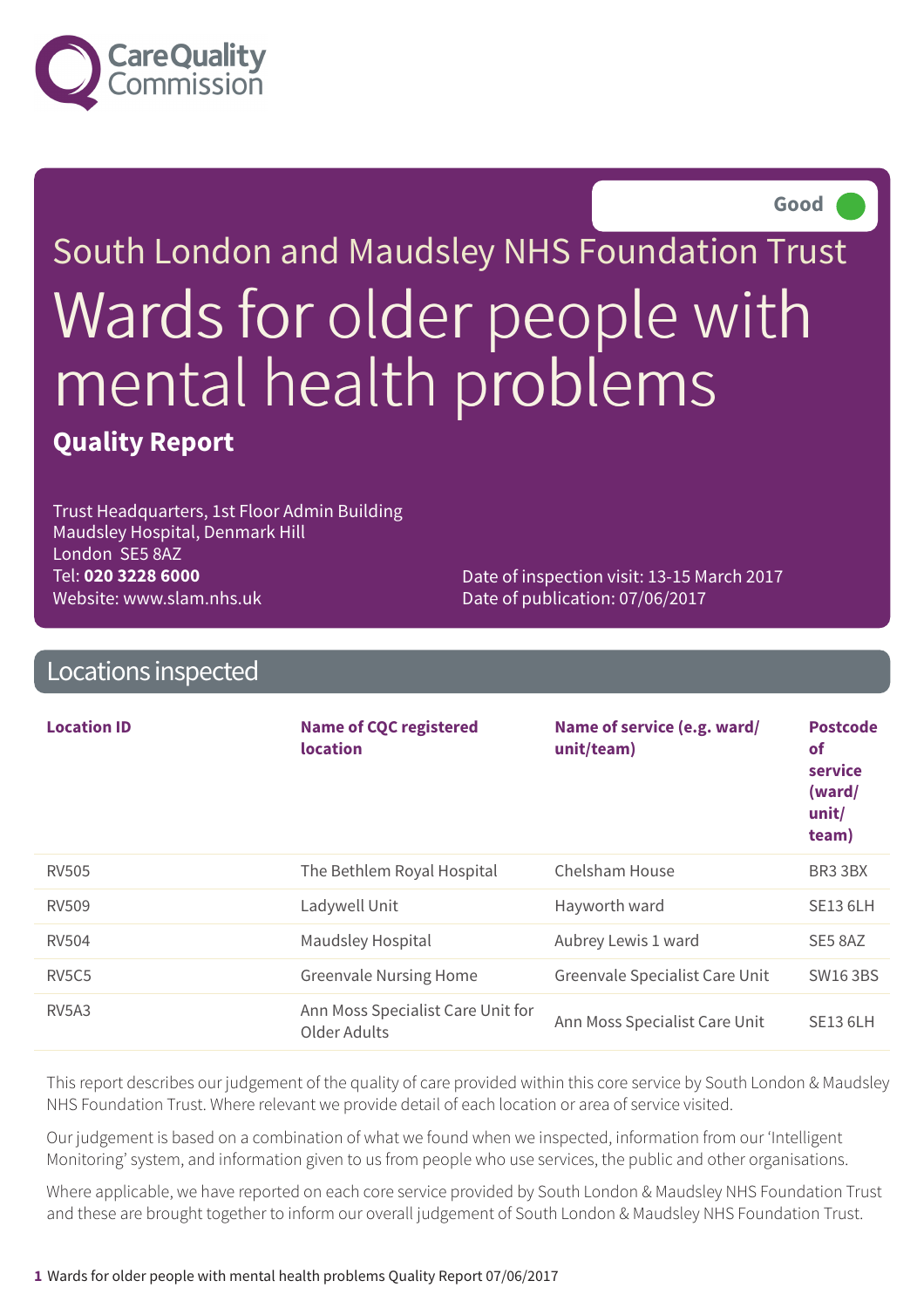### Ratings

We are introducing ratings as an important element of our new approach to inspection and regulation. Our ratings will always be based on a combination of what we find at inspection, what people tell us, our Intelligent Monitoring data and local information from the provider and other organisations. We will award them on a four-point scale: outstanding; good; requires improvement; or inadequate.

| Overall rating for the service | Good                        |  |
|--------------------------------|-----------------------------|--|
| Are services safe?             | <b>Requires improvement</b> |  |
| Are services effective?        | Good                        |  |
| Are services caring?           | Good                        |  |
| Are services responsive?       | Good                        |  |
| Are services well-led?         | Good                        |  |

#### **Mental Health Act responsibilities and Mental Capacity Act / Deprivation of Liberty Safeguards**

We include our assessment of the provider's compliance with the Mental Health Act and Mental Capacity Act in our overall inspection of the core service.

We do not give a rating for Mental Health Act or Mental Capacity Act; however we do use our findings to determine the overall rating for the service.

Further information about findings in relation to the Mental Health Act and Mental Capacity Act can be found later in this report.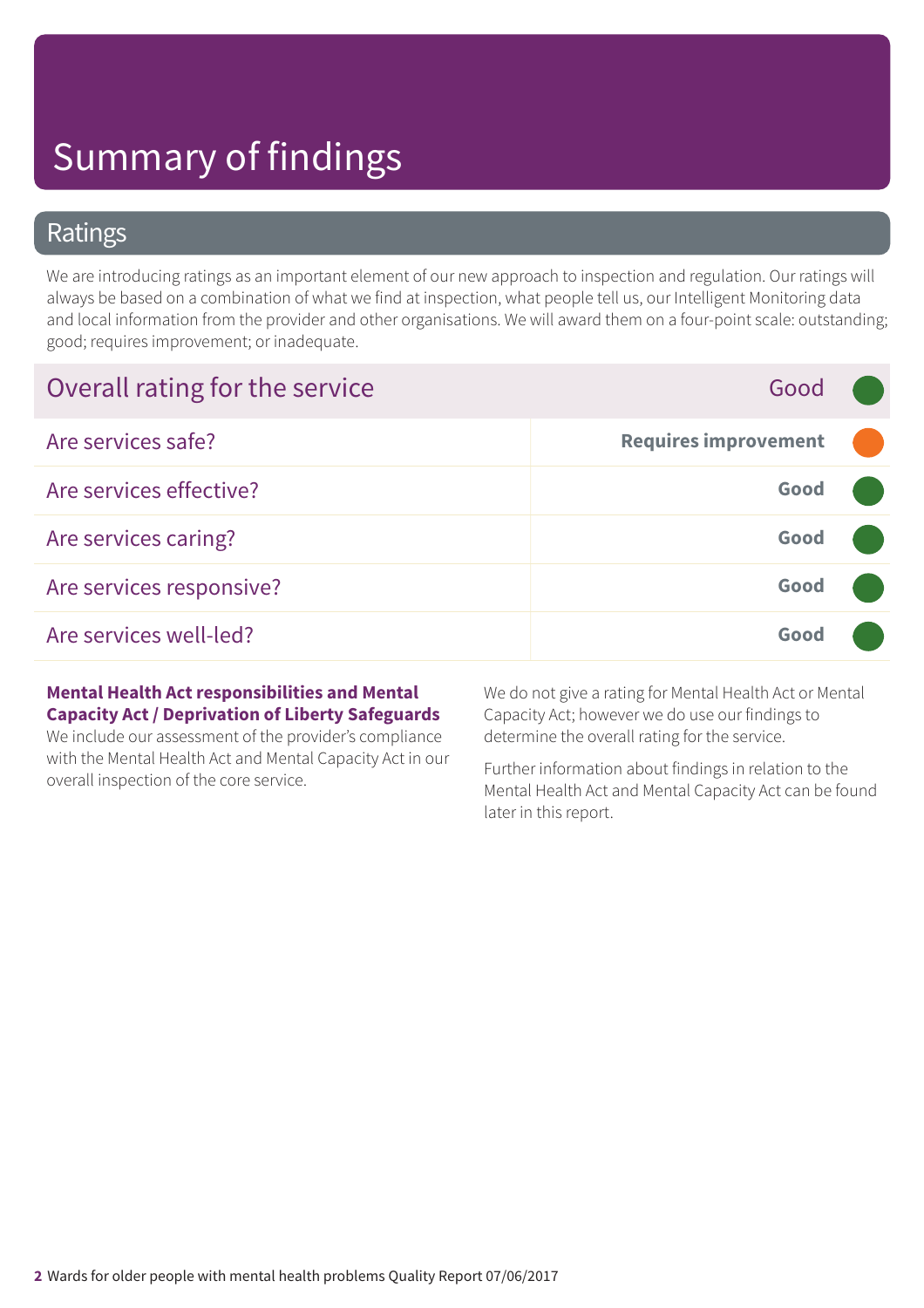### **Contents**

| Summary of this inspection                                    | Page |
|---------------------------------------------------------------|------|
| Overall summary                                               | 4    |
| The five questions we ask about the service and what we found | 6    |
| Information about the service                                 | 11   |
| Our inspection team                                           | 11   |
| Why we carried out this inspection                            | 11   |
| How we carried out this inspection                            | 12   |
| What people who use the provider's services say               | 13   |
| Good practice                                                 | 13   |
| Areas for improvement                                         | 13   |
| Detailed findings from this inspection                        |      |
| Locations inspected                                           | 15   |
| Mental Health Act responsibilities                            | 15   |
| Mental Capacity Act and Deprivation of Liberty Safeguards     | 15   |
| Findings by our five questions                                | 17   |
| Action we have told the provider to take                      | 32   |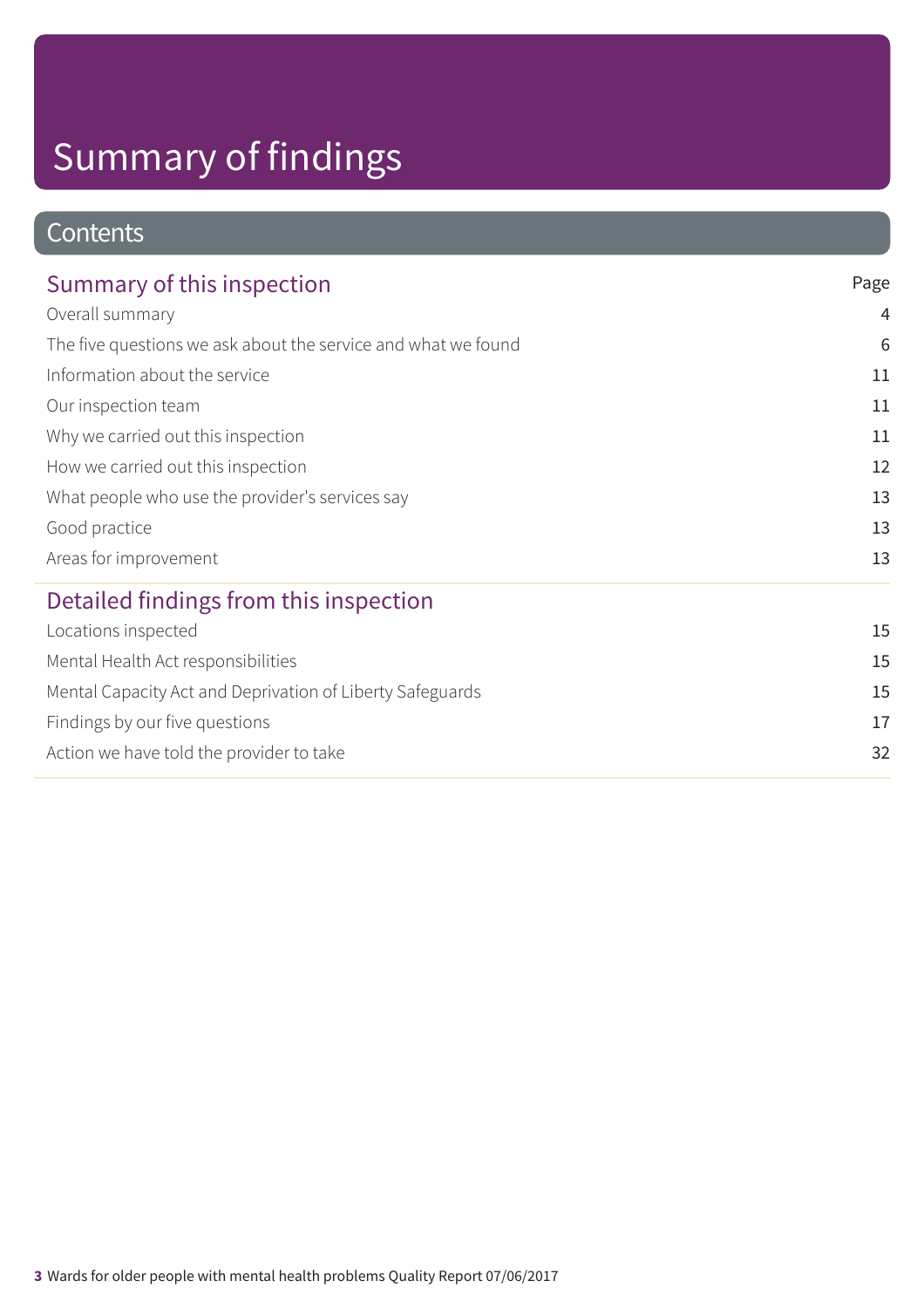### Overall summary

We rated wards for older people with mental health problems as **good** because:

- The wards had addressed the issues that had caused us to rate effective, caring, and responsive as requires improvement following the September 2015 inspection. Although they had addressed issues from the previous inspection under safe, it remained as requires improvement as we identified some new concerns.
- At the inspection in September 2015, we found unpleasant odours by toilet areas at Greenvale and Chelsham House. At the current inspection there was an improvement in the standard of cleanliness, with no lasting odours.
- At the previous inspection in September 2015, we found that risk assessments were not completed in sufficient detail so that they could be used by care professionals supporting patients. At the current inspection there was an improvement in the level of detail recorded in risk assessments.
- At the previous inspection in September 2015, in Greenvale the wheelchairs were not all fitted with footrests and that staff did not always move patients safely. At the current inspection all wheelchairs were intact and well maintained and appropriate hoisting equipment was available for staff.
- At the previous inspection in September 2015, medicines on Greenvale and Ann Moss specialist care unit were sometimes unavailable to use when needed. At the current inspection there was improved medicines management at these units, including dedicated trust pharmacy provision.
- At the previous inspection in September 2015, we found that staff supporting patients with dementia did not have current training in dementia care. At the current inspection, dementia training was being provided both by distance learning and at ward level. Staff displayed a good understanding of meeting the needs of patients with dementia. The trust had also taken steps to recruit to vacancies across the wards, and improved staff cover of shifts.
- At the previous inspection in September 2015, we found that patients and their relatives were not always involved in assessments. At the current inspection there was an improvement in the recording of patients' and carers' involvement in care planning and assessments. Staff were using a new care planning system. Psychologists produced formulations with patients, their relatives and members of the multi-disciplinary ward teams, to develop a better understanding of the best way to support individual patients.
- At the previous inspection in September 2015, we found that staff required support to improve their communication and interactions especially at mealtimes. At the current inspection we observed that the vast majority of staff supported patients in a caring way, including at mealtimes. The meal experience had improved, and some patients were involved in setting tables.
- At the previous inspection in September 2015, we found that care was not always delivered in a manner that considered privacy and dignity, including same gender care and failing to close observation windows on bedroom doors when they were not needed. At the current inspection, care was provided within gender specific areas. Staff closed observation windows when not in use, and further protected patient privacy by closing curtains fitted around them.
- At the previous inspection in September 2015, we recommended an improvement in the accuracy of recording of food and fluid charts for patients assessed to be at risk of dehydration and malnutrition. During the current inspection, there was improved recording to ensure patients' food and fluid intake was monitored accurately.
- At the previous inspection in September 2015, we recommended that, when staff explain to patients their rights under section 132 of the Mental Health Act, this is recorded, and that staff give patients a copy of their section 17 leave form. At the current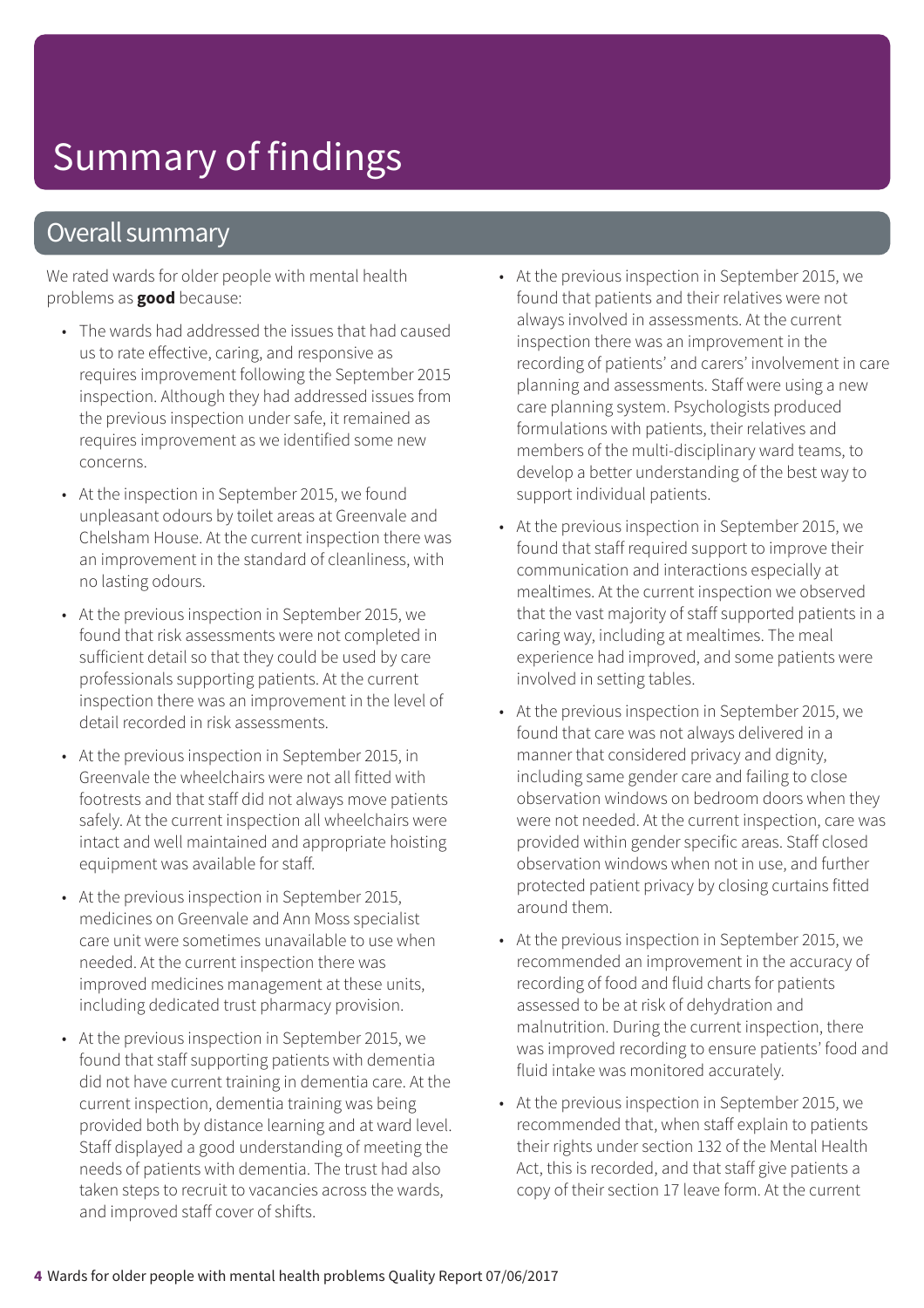inspection staff kept records of when detained patients' rights were read to them and these were audited. We also found that staff offered patients copies of their leave forms.

- Staff were implementing a number of quality improvement initiatives. These included Four Steps to Safety, a system for safer care with an aim to reduce violence and aggression. On Hayworth ward, the occupational therapy team had developed a 'this is me' booklet that they prepared with patients to go with them when they left the ward. The booklet contained information about the person's life and areas of interest and included photographs. Other quality improvement projects included implementing electronic observations for health monitoring, reductions in enhanced observations, research into the cognitive effects of physical health medicines, and twinning wards with general hospital wards for older people.
- The trust provided a service user and carer advisory group, which involved patients and carers with experience of the trust's older adults' services. The group provided opportunities to review current practice, recruitment, staff training and support each other. The trust's psychologists also offered support to patients' relatives as part of their role on each ward.

#### However:

- There were gaps in mandatory training for staff in mandatory areas including intermediate life support, basic life support, and fire safety.
- In two cases staff had not recorded patients' vital signs after they had administered rapid tranquilisation to the patients.
- Staff had no records of blind spots on each ward, to ensure that they paid particular attention to these risk areas.
- There were gaps in staff supervision on some of the wards.
- We observed two occasions when staff carried out clinical observations in a communal area, without giving patients the option of doing this in a private area such as the ward clinic room or their bedroom.
- Ward managers were not aware of the issues recorded on the service's risk register, and there was room for further development in links between senior management and ward level.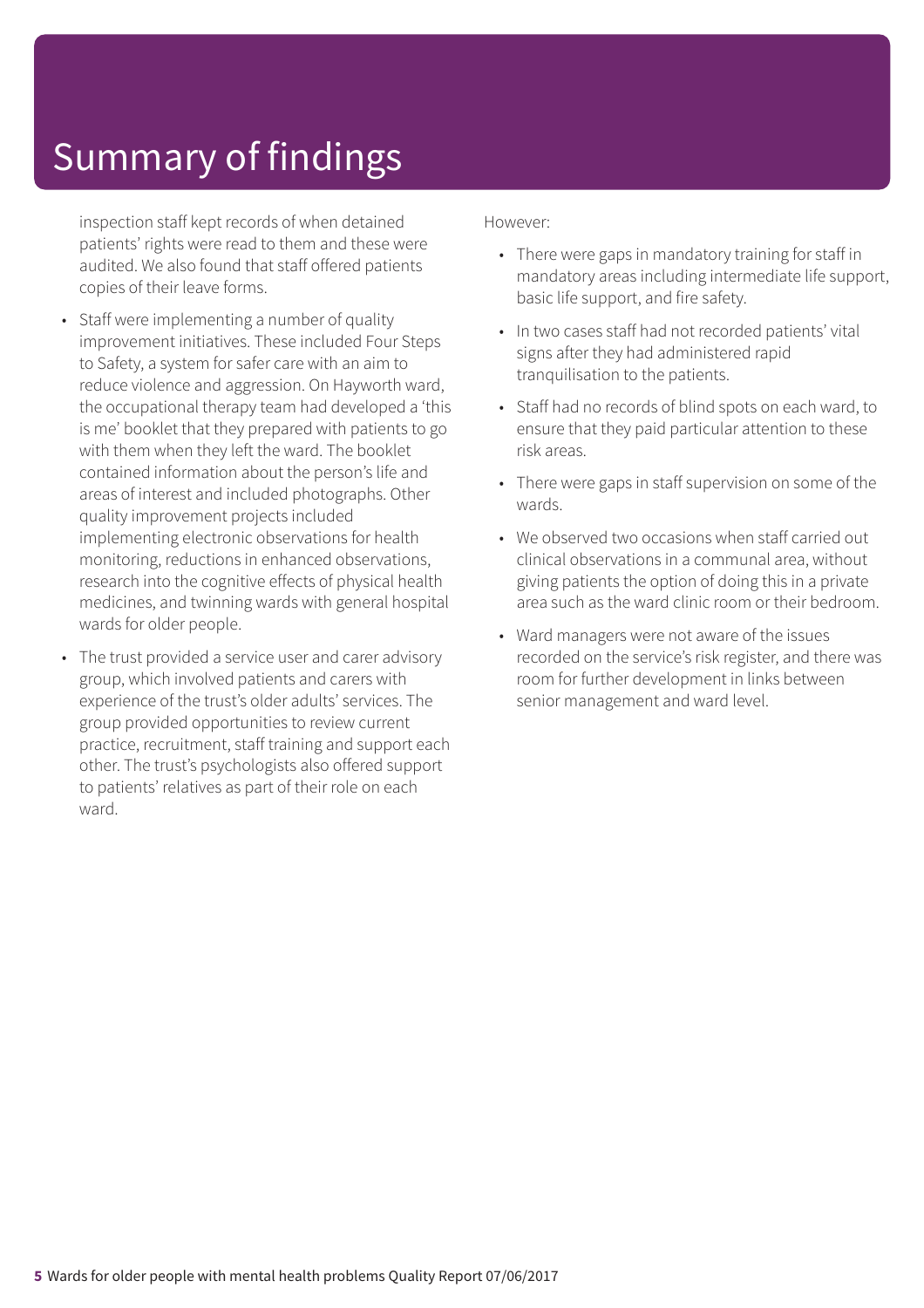### The five questions we ask about the service and what we found

#### **Are services safe?**

We rated safe as **requires improvement** because:

- Although the trust had addressed all of the issues that had caused us to rate safe as requires improvement following the September 2015 inspection, we identified new concerns.
- Not all eligible staff had completed mandatory training in intermediate life support, basic life support, and fire safety.
- In two cases staff had not recorded patient's vital signs after giving them rapid tranquilisation.
- Managers did not maintain records of blind spots on each ward, to ensure that staff were aware of these risk areas.

#### However:

- At the previous inspection in September 2015, we found unpleasant odours of urine by toilet areas at Greenvale and Chelsham House. At the current inspection there was an improvement in the standard of cleanliness, with no lasting odours.
- At the previous inspection in September 2015, we found that risk assessments were not completed in sufficient detail so that they can be used by care professionals supporting patients. At the current inspection there was an improvement in the level of detail recorded in risk assessments.
- At the previous inspection in September 2015, we found in Greenvale the wheelchairs were not all fitted with footrests and that staff did not always move patients safely. At the current inspection, all wheelchairs were fully intact and well maintained and appropriate hoisting equipment was available where needed.
- At the previous inspection in September 2015, we found that medicines on Greenvale and Ann Moss specialist care unit were sometimes unavailable to use when needed. At the current inspection there was improved medicines management at these units, including dedicated trust pharmacy provision.
- Bedrooms and bathrooms for male and female patients were in separate areas of the wards. All three acute admission wards had female only lounges. The two special care units had multifunction rooms where female patients could access private female only space. Refurbishment work had been undertaken to improve the appearance of the wards.

### **Requires improvement –––**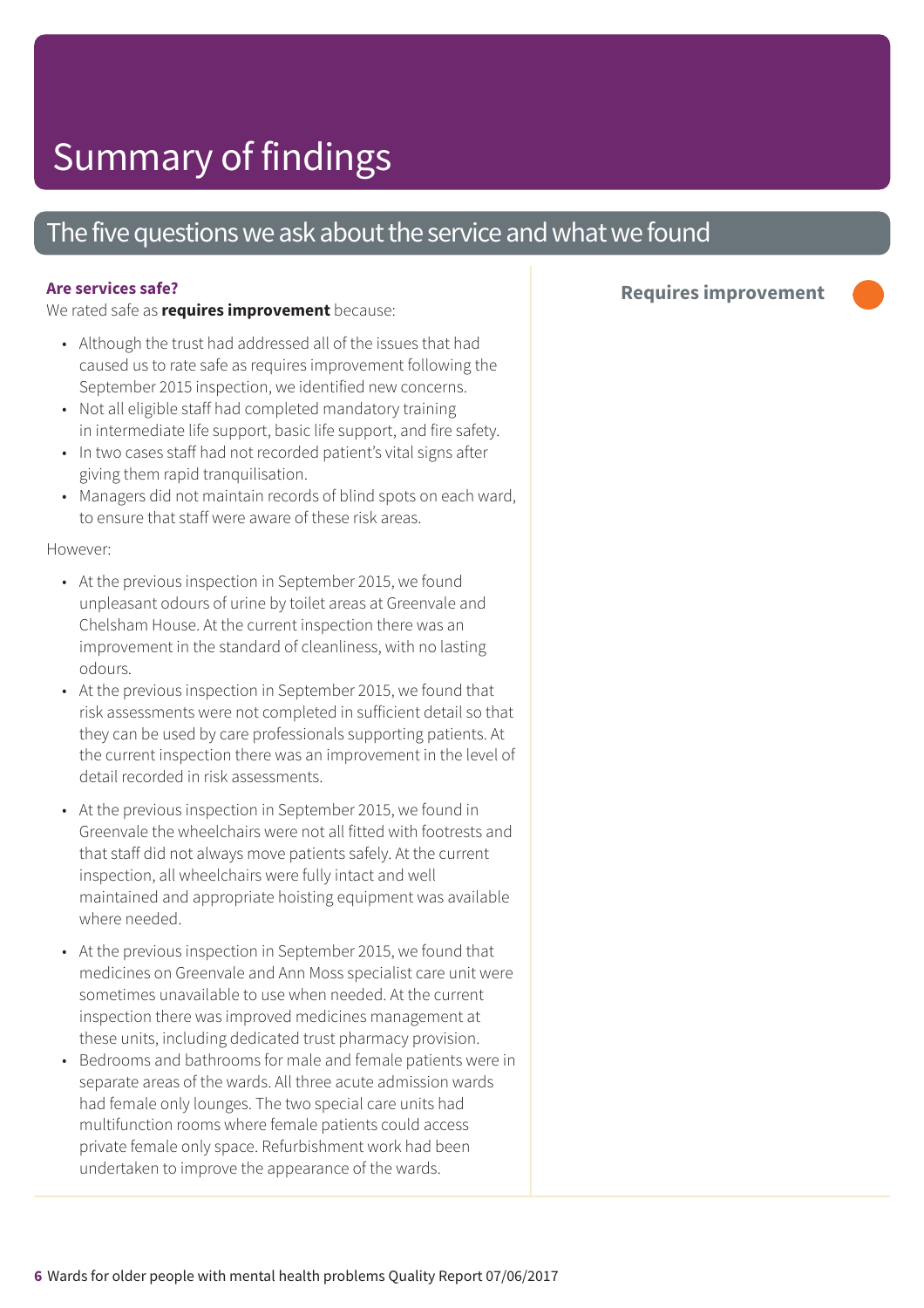- Following the previous inspection, we recommended an improvement in the accuracy of recording of food and fluid charts for patients assessed to be at risk. During the current inspection we found improved recording. Staff monitored patients' food and fluid intake accurately.
- The trust had taken steps to recruit to vacancies across the wards, and improved staff cover of shifts.

#### **Are services effective?**

We rated effective as **good** because:

- At the previous inspection in September 2015, we found that staff supporting patients with dementia did not have current training in dementia care. At the current inspection, dementia training was being provided both by distance learning and at ward level. Staff displayed a good understanding of meeting the needs of patients with dementia.
- At the previous inspection in September 2015, we recommended that when patients have their rights explained under section 132 of the Mental Health Act that this is recorded, and that patients be given a copy of their section 17 leave form. At the current inspection we found that there were records of when detained patients' rights were read and these were audited. We also found that patients were offered copies of their leave forms, although informal patients were not always given clear information about their rights.
- Staff were using new care plan formats to record patients' plans. These included more detail and more space for recording patients' and relatives' views.
- Psychologists produced formulations with patients, their relatives and members of the multi-disciplinary ward teams. This helped develop a better understanding of the best way to support individual patients. They also provided debrief sessions for the staff team.
- Staff had developed an oral health care recording tool to ensure that patients received appropriate care in this area.

#### However:

- There were gaps in staff supervision on some of the wards, and monitoring of supervision by ward managers did not identify whether staff had received individual management supervision or group clinical supervision, to ensure that supervision was received in line with trust policy.
- Informal patients on Hayworth ward were not given clear information about their right to leave the ward in the posters on display.

**Good –––**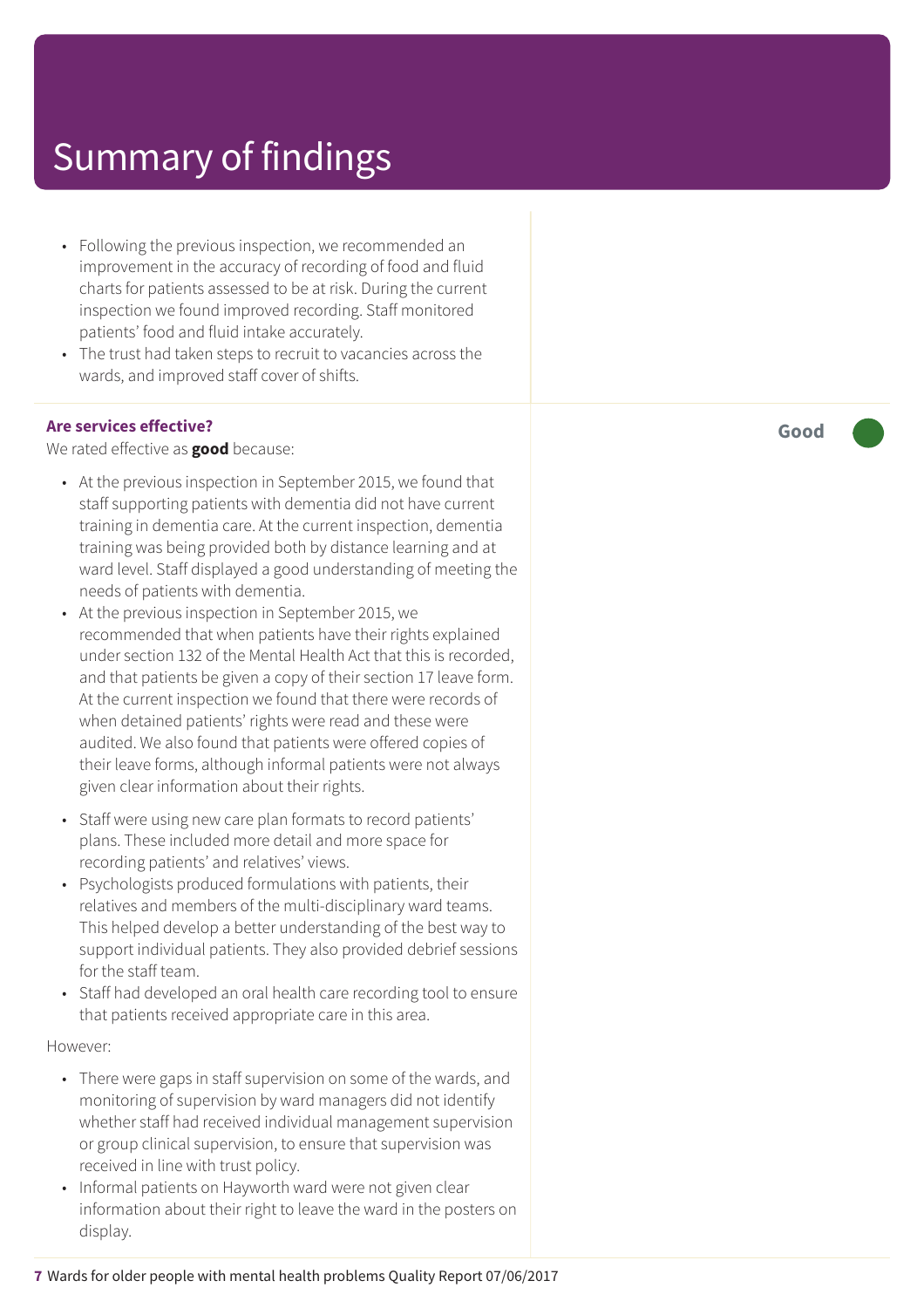#### **Are services caring?**

We rated caring as **good** because:

- At the previous inspection in September 2015, we found that patients and their relatives were not always involved in assessments. At the current inspection there was an improvement in the recording of patients' and carers' involvement in care planning and assessments, using a new care planning system. Patients and carers were also asked their views and these were recorded at weekly ward rounds. The trust's psychologists also offered relatives support on an individual level on the wards.
- At the previous inspection in September 2015, we found that staff needed to improve their communication and interactions with patients, especially at mealtimes. At the current inspection we observed staff interacting with patients in a caring and supportive way, including at mealtimes. We observed that, despite some variability across wards, mealtimes had improved across the service. The trust had taken steps to improve the meal experience including tables laid attractively (sometimes with support from patients), access to condiments, background music, and where possible at least one staff member eating with patients.
- At the previous inspection in September 2015, we found that care was not always delivered in a manner that considered privacy and dignity, including same gender care and closing observation windows on bedroom doors when they are not needed. At the current inspection we observed that care was provided within gender specific areas, and that staff closed observation windows when not in use. Curtains were fitted around observation windows to further protect patient privacy.

However:

• We observed two occasions when staff carried out clinical observations on patients in a communal area, without giving them the option of doing this in a private area such as the ward clinic room or their bedroom.

#### **Are services responsive to people's needs?**

We rated responsive as **good** because:

• At the previous inspection in September 2015, we recommended that patients with dementia should have access to individual appropriate therapeutic activities across all the wards. There was an improvement in activities for people with dementia at the current inspection.

**Good –––**

**Good –––**

**8** Wards for older people with mental health problems Quality Report 07/06/2017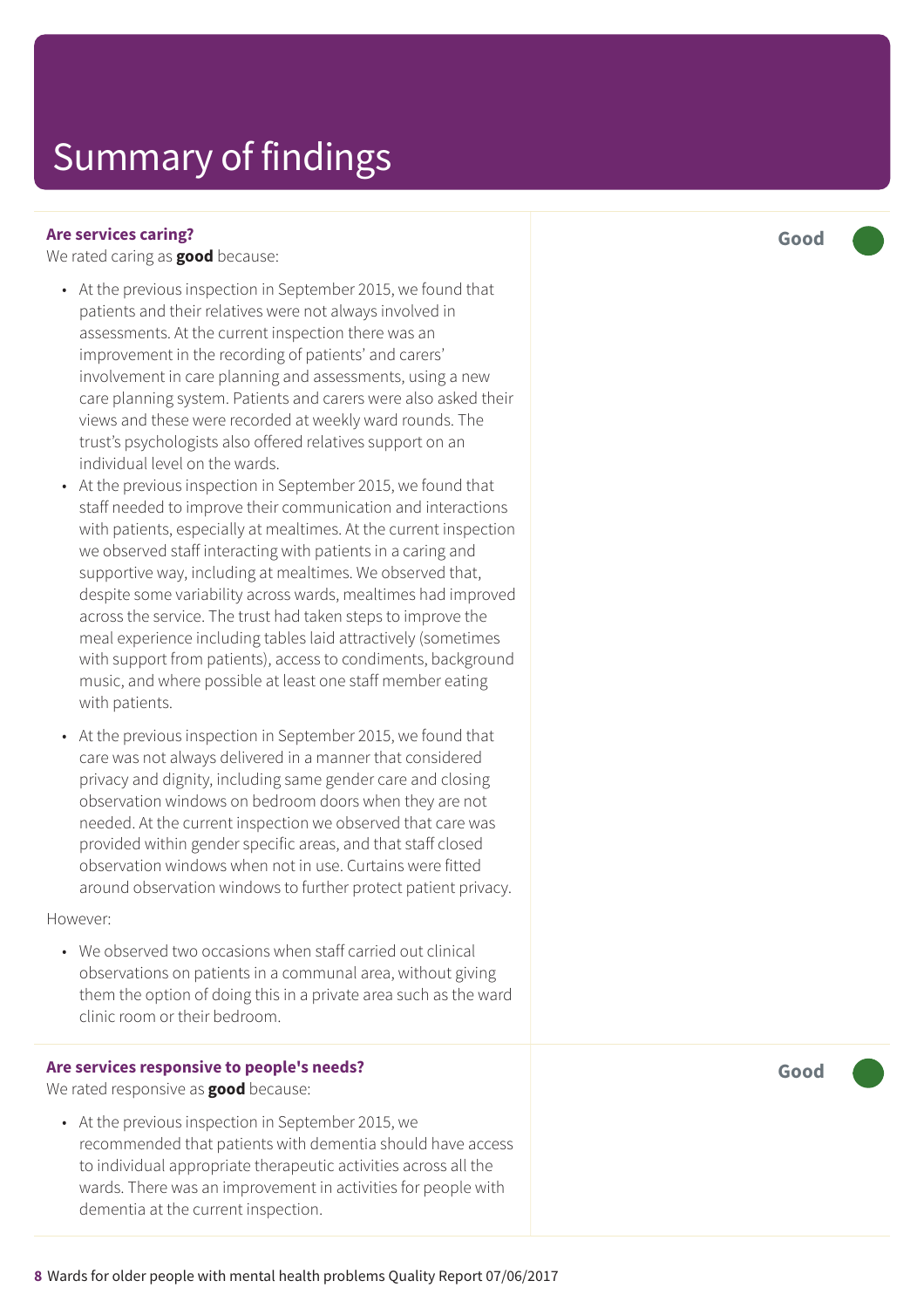- Staff provided Namaste Care, an individualised sensory experience for patients with advanced dementia, at the specialist care units. Journeys of appreciation, supporting patients to visit places of cultural interest were also provided across the wards. Staff were aware of the need for further development of activities on the wards, and further occupational therapy support had been agreed. On one ward activities had been arranged to celebrate Black History Month and World Mental Health day involving patients, relatives and staff.
- At the previous inspection in September 2015 we found that food provided to patients did not always meet their individual needs including their personal choice, physical needs and religious or cultural preferences. At the current inspection there was an improvement in choices provided. Some patients and carers remained dissatisfied with the flexibility of cultural options provided, and this had contributed to the trust's decision to change the contractor for meal provision. There was still room for improvement with no accessible menus provided for patients with dementia, and some inconsistency in ensuring that patients had a choice of meals.

#### However:

- Not all staff were aware of how to ensure their privacy in a bathroom on Aubrey Lewis 1 ward, by closing the frosted windows. Whilst there was no accessible bath in the female corridor of Aubrey Lewis1, there was an accessible wet room within the female patients' area.
- Patients did not have access to the laundry rooms on the wards, to enable them to maintain their independence skills.

#### **Are services well-led?**

We rated well-led as **good** because:

- Staff felt well supported by their immediate managers, and colleagues, and were aware of how to raise concerns if necessary.
- The trust provided a service user and carer advisory group, which involved patients and carers with experience of the trust's older adults services. The group provided opportunities to review current practice, recruitment, staff training and support each other.

**Good –––**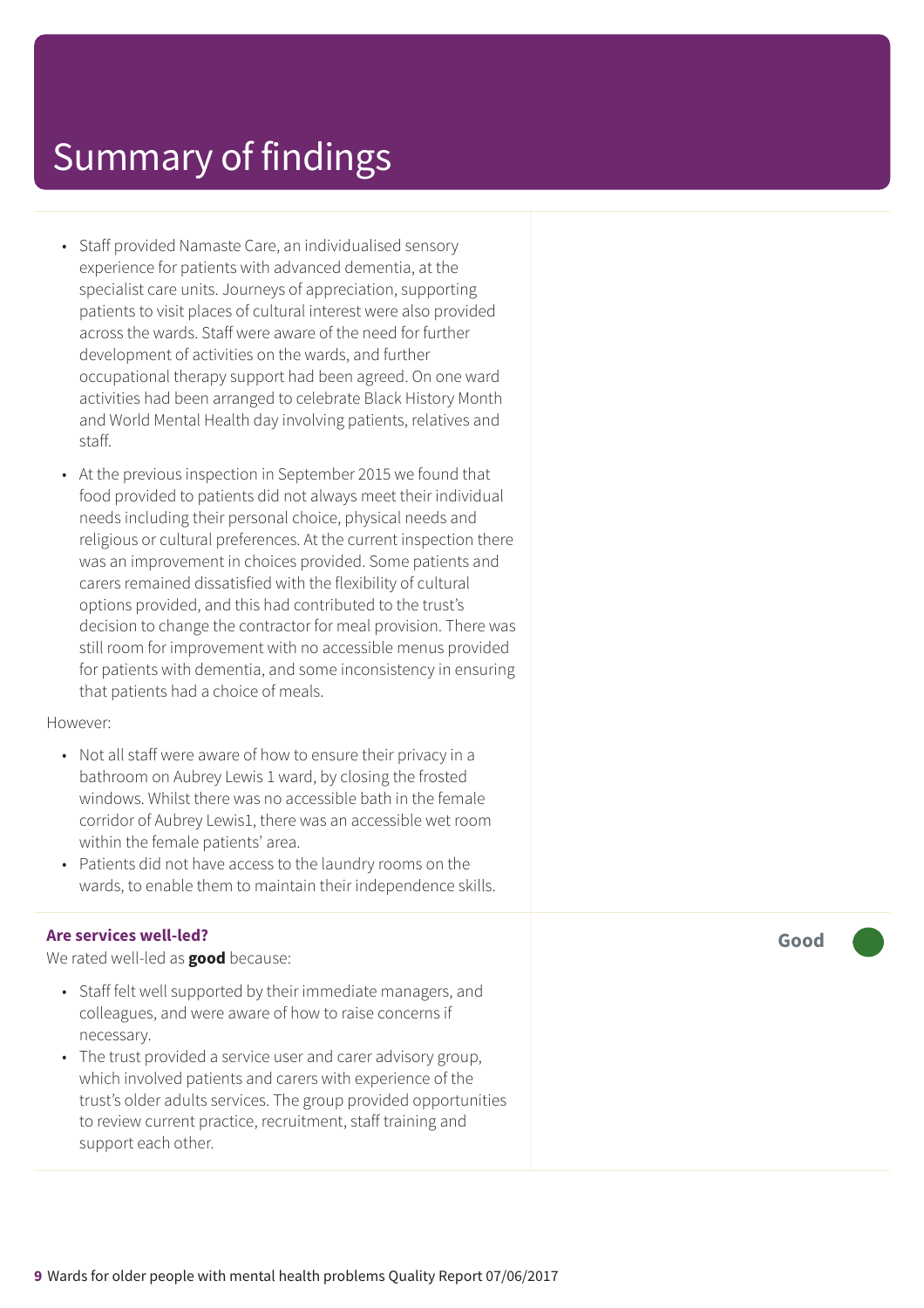- Staff were implementing a number of quality improvement initiatives. These included Four Steps to Safety, a system for safer care with an aim to reduce violence and aggression by 50%.
- On Hayworth ward the occupational therapy team had developed a 'this is me' booklet that they prepared with patients to go with them when they left the ward. The booklet contained information about the person's life and areas of interest and included photographs.
- Other quality improvement projects included implementing electronic observations for health monitoring, reductions in enhanced observations at Chelsham House, an electronic doctors' notes handover, research into the cognitive effects of physical health medicines, and twinning wards with general hospital wards for older people.

#### However:

• Ward managers were not aware of the issues recorded on the clinical academic group (CAG) risk register, unless they were directly involved, and there was room for further development in links between the CAG senior management and ward level.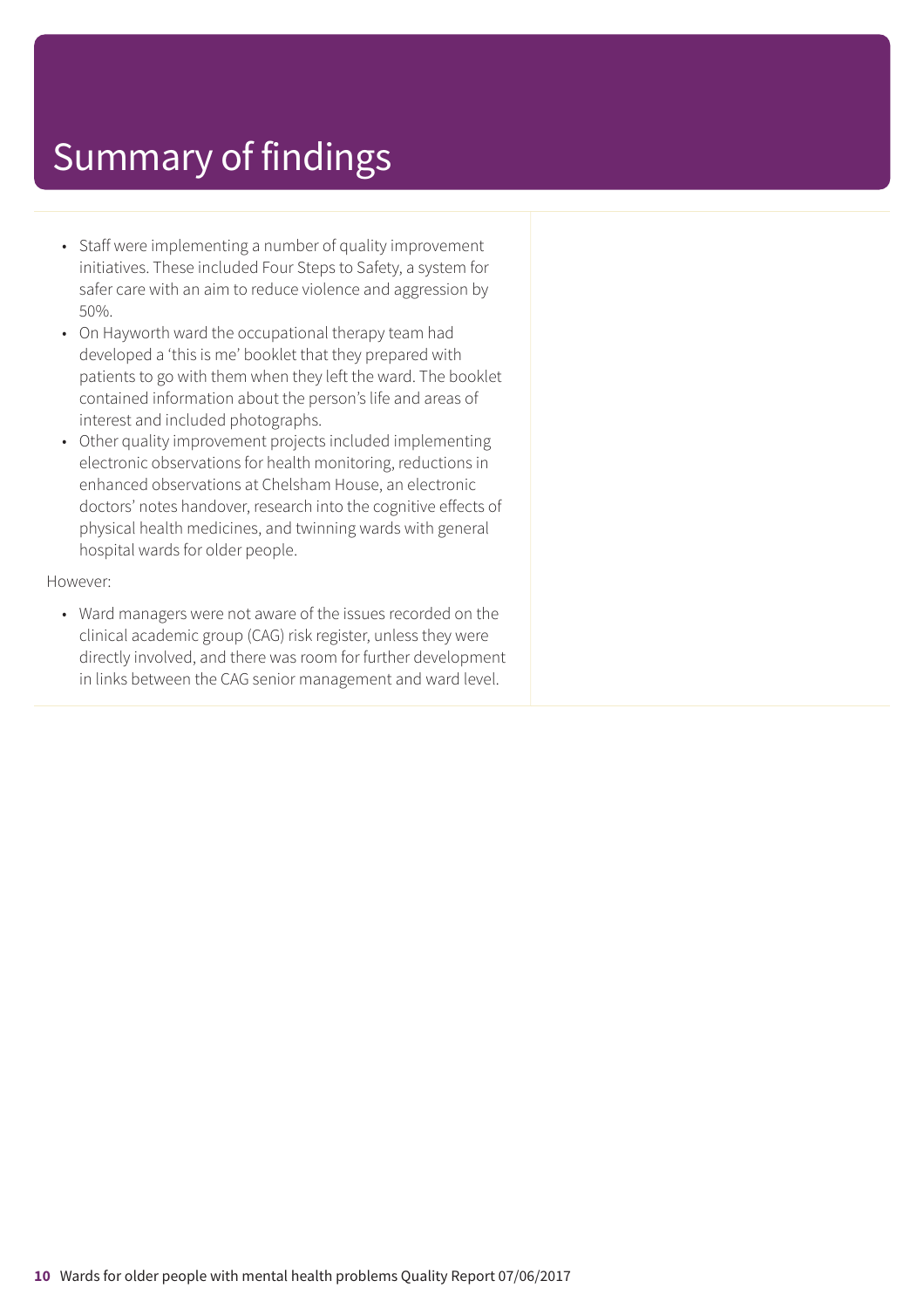### Information about the service

The South London and Maudsley NHS Foundation Trust provides wards for older people with mental health problems in five locations covering the boroughs of: Southwark, Lambeth, Lewisham and Croydon. The trust serves a local population of 1.3 million people.

The wards for older people with mental health problems provided by South London and Maudsley NHS Foundation Trust were part of the trust's mental health of older adults and dementia clinical academic group.

Greenvale Nursing Home and Ann Moss Specialist Care Unit are located in community sites and provide care and treatment for older adults with diagnoses of dementia and functional mental health disorders. Greenvale is a 24 bedded unit and Ann Moss a 16 bedded unit.

Hayworth ward has 18 beds and is located at the Ladywell Unit, Lewisham Hospital. The ward is an acute assessment unit that provides care and treatment for older adults with mental health problems as well as people aged under 65 who have dementia.

Aubrey Lewis 1(AL1) is situated at the Maudsley Hospital and has 20 beds. The ward is also an acute assessment unit that provides care and treatment for older adults with mental health problems as well as people aged under 65 living with dementia.

Chelsham House is located at The Bethlem Royal Hospital in Beckenham and has 16 beds. The ward cares for people with acute mental health problems and people with dementia.

### Our inspection team

The team comprised four CQC inspectors, an inspection manager, a CQC pharmacist inspector, two specialist advisors with a background in working with older adults and two experts by experience. The team was led by Susan Shamash (inspector). An expert by experience is someone who has personal experience using a service or caring for someone who has.

### Why we carried out this inspection

We undertook this inspection to find out whether South London and Maudsley NHS Foundation Trust had made improvements to their wards for older people with mental health problems since our last comprehensive inspection, which took place on 16 – 25 September 2015.

When we last inspected the trust, we rated the wards for older people with mental health problems as **requires improvement** overall.

We rated the core service as requires improvement for safe, effective, caring, and responsive, and good for wellled.

Following the September 2015 inspection, we told the trust it must make the following actions to improve the wards for older people with mental health problems:

- The trust must ensure there are no unpleasant odours of urine by toilet areas at Greenvale and Chelsham House.
- The trust must ensure that across the wards for older people that risk assessments are completed with sufficient detail so that they can be used by care professionals supporting the patients.
- The trust must ensure that at Greenvale the wheelchairs are all fitted with footrests and that these are used. The trust must also ensure that patients are moved safely with the use of hoists where needed.
- The trust must ensure there are medicine management systems in place to regularly check stocked medication at Greenvale and Ann Moss specialist care unit so they are available to use when needed.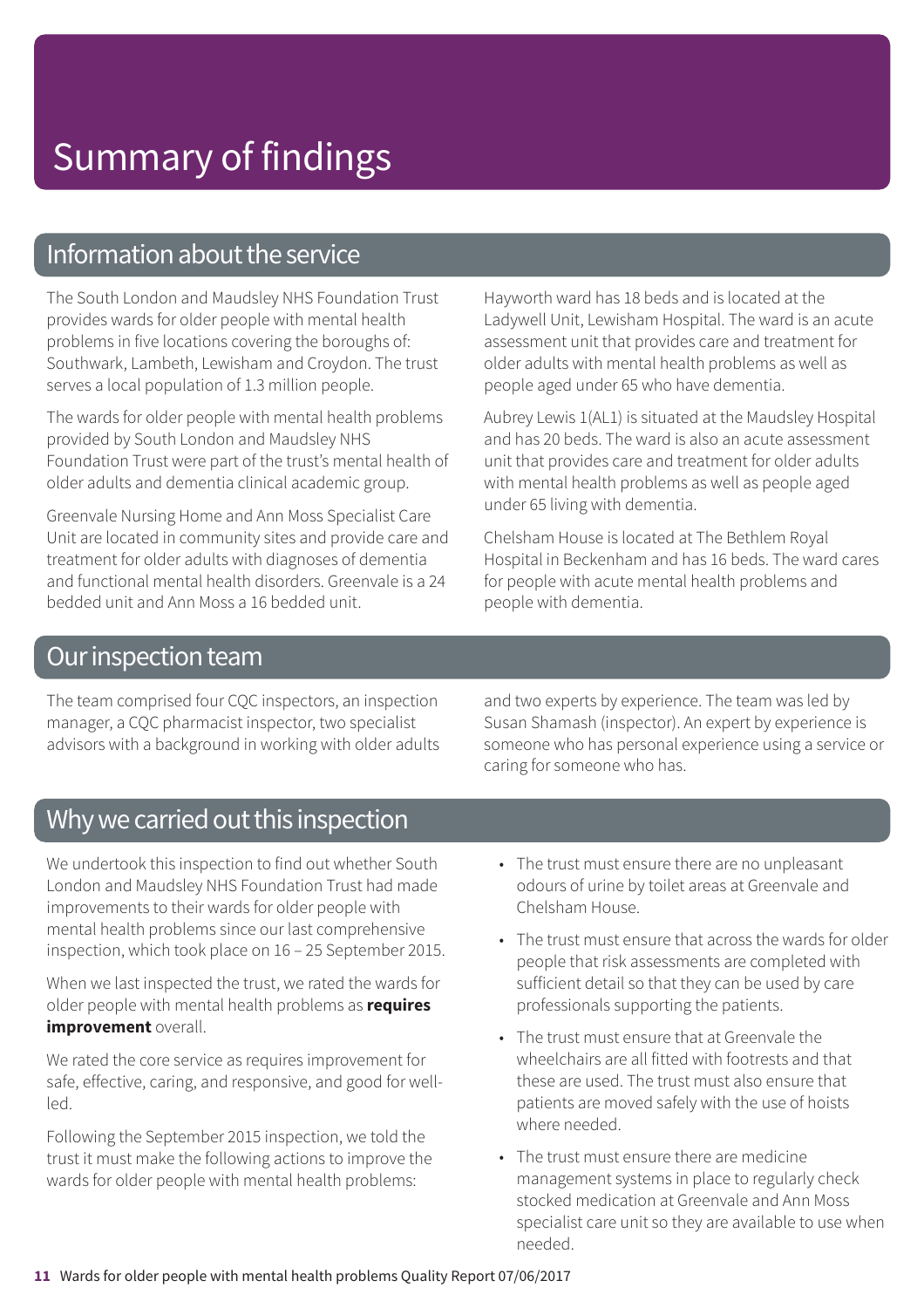- The trust must ensure that all staff supporting patients with dementia are supported to access training on dementia on an ongoing basis so they deliver care confidently based on current best practice.
- The trust must ensure that staff are supported to improve their communication and interactions especially at mealtimes.
- The trust must ensure that across the wards for older people that care is delivered in a manner that considers privacy and dignity including same gender care and closing observation windows on bedroom doors when they are not needed.
- The trust must ensure food provided to patients meets their individual needs including their personal choice, physical needs and religious or cultural preferences.

These related to the following regulations under the Health and Social Care Act (Regulated Activities) Regulations 2014:

Regulation 9 Person-centred care

Regulation 10 Dignity and respect

- Regulation 12 Safe care and treatment
- Regulation 15 Premises and equipment

Regulation 18 Staffing

### How we carried out this inspection

To fully understand the experience of people who use services, we always ask the following five questions of every service and provider:

- Is it safe?
- Is it effective?
- Is it caring?
- Is it responsive to people's needs?
- Is it well-led?

Before the inspection visit, we reviewed information that we held about these services, and asked other organisations for information.

During the inspection visit, the inspection team:

- visited all five wards and looked at the quality of the ward environment and observed how staff were caring for patients
- carried out observations on each ward of how staff interacted with patients during lunch
- carried out periods of structure observations on four wards, using the short observational framework for inspections tool, which assists us to judge the quality of care
- spoke with 23 patients who were using the service
- spoke with 21 relatives and carers of patients
- spoke with the managers or acting managers for each of the wards and the acting service manager for the wards
- spoke with 39 other staff members; including doctors, nurses, health care assistants, pharmacists, pharmacist technicians, occupational therapists, speech and language therapists, psychologists, an activities worker, and a volunteer
- spoke with the interim service director, interim deputy director of nursing and quality and clinical director of the older people's clinical academic group
- attended and observed four multi-disciplinary meetings and a patient community meeting
- attended a service user and carer advisory group meeting
- looked at 26 treatment records of patients
- inspected 32 prescription charts
- carried out a specific check of the medication management on all five wards and spoke with the lead pharmacist for the clinical academic group
- looked at a range of policies, procedures and other documents relating to the running of the service
- collected feedback from 20 patients using comment cards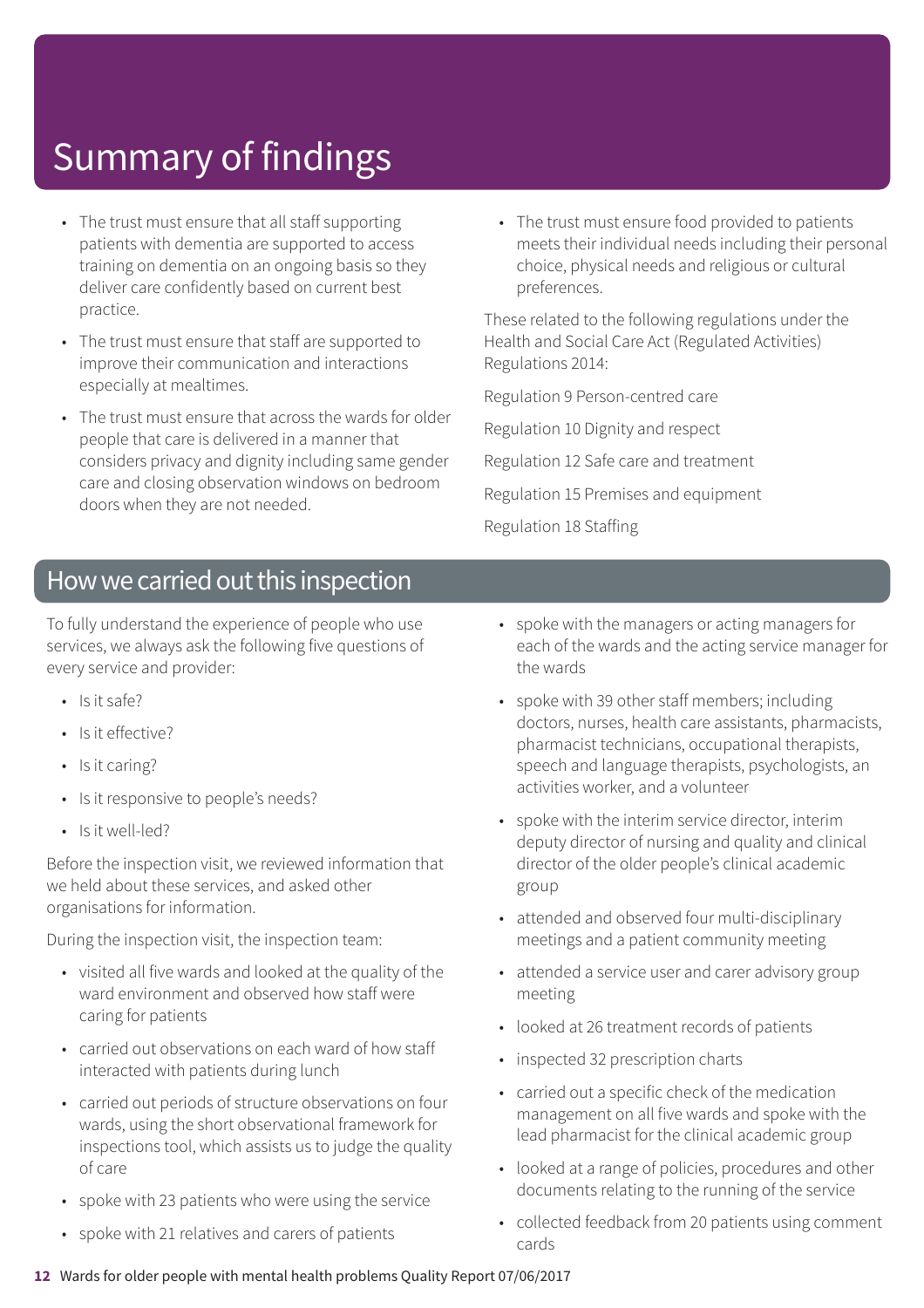The trust was given one week notice of this inspection. Following the inspection we spoke with an officer from the London Fire and Emergency Planning Authority regarding Greenvale Nursing Home.

### What people who use the provider's services say

Patients gave positive feedback about how staff treated them on the wards. They described staff as very caring and told us that staff supported them with kindness, dignity and respect. Carers visiting patients on the wards were also very positive about the care provided to their relatives.

We carried out periods of structured observations of care on four of the wards. We observed interactions between staff and patients and carers that were almost all positive in nature. Staff were proactive and anticipated patients'

needs. Staff intervened with care and compassion when patients became distressed. They acknowledged patients' feelings and provided appropriate emotional support. Staff treated patients and carers respectfully, listened to what patients wanted and respected their choices. Staff sought out quieter patients to check whether they needed anything. On one ward interactions between staff and patients were more neutral in nature and task focussed and we fed this back to the ward manager to address.

### Good practice

- The trust was implementing four steps to safety, a system for safer care consisting of proactive care, patient engagement, team work and the environment, with an aim to reduce violence and aggression by 50%.
- On Hayworth ward the occupational therapy team used the "This is me" document developed by Alzheimer's society. They prepared this with patients to go with them when they left the ward. The booklet contained information about the person's life and areas of interest and included photographs.
- Staff at Greenvale led a project on developing a simple tool to promote good oral hygiene and

promote general well being. This was supported by the community dentistry service. This led to the development of a simple dental assessment that was used by staff on the ward to support patients' oral hygiene.

- Greenvale continued to use Namaste Care to provide a structured programme to integrate care with individualised activities for people with dementia.
- Aubrey Lewis 1 ward was twinned with an older people's ward at a nearby general hospital, so that staff could share learning and best practice around older people's physical and mental health between the wards.

### Areas for improvement

#### **Action the provider MUST take to improve**

• The provider must ensure that all relevant staff complete training in mandatory areas including intermediate life support, basic life support, and fire safety.

#### **Action the provider SHOULD take to improve**

- The provider should ensure that accurate records are maintained of post dose vital sign monitoring after patients receive rapid tranquilisation.
- The provider should ensure that records are maintained of blind spots on each ward, to ensure that new staff are aware of these risk areas.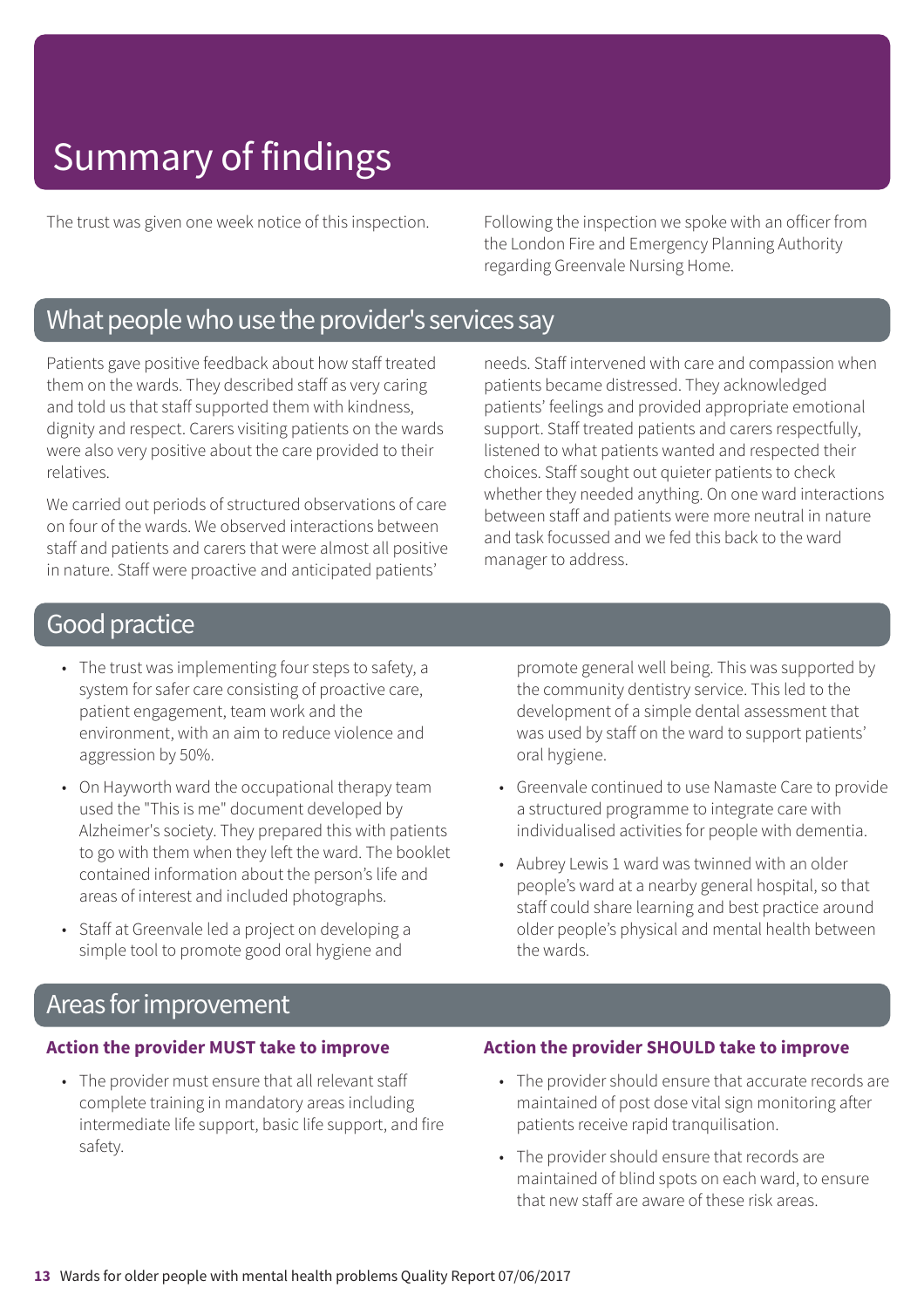- The provider should ensure that all staff receive regular supervision sessions in line with the trust policy and that this is monitored effectively.
- The provider should ensure that staff provide patients with the option of having clinical observations carried out in a private area such as the ward clinic room or their bedroom.
- The provider should review the policy regarding ensuring that informal patients are given clear information about their right to leave each ward.
- The provider should ensure that staff and patients are aware of how to ensure their privacy in the identified bathroom on Aubrey Lewis 1 ward, by closing the frosted windows.
- The provider should consider the addition of an accessible bathroom within the female patients' area on Aubrey Lewis 1 ward.
- The provider should ensure that patients have access to the laundry rooms on the wards, following a risk assessment, to ensure and they are supported to maintain their independent living skills.
- The provider should ensure that accessible menus are available to patients with dementia, and improve consistency in ensuring that patients have a choice of meals.
- The provider should ensure that ward managers are made aware of the issues recorded on the clinical academic group risk register and further develop links between senior management and ward level.
- The provider should ensure that informal patients on Hayworth ward are given clear information about their right to leave the ward in the posters on display.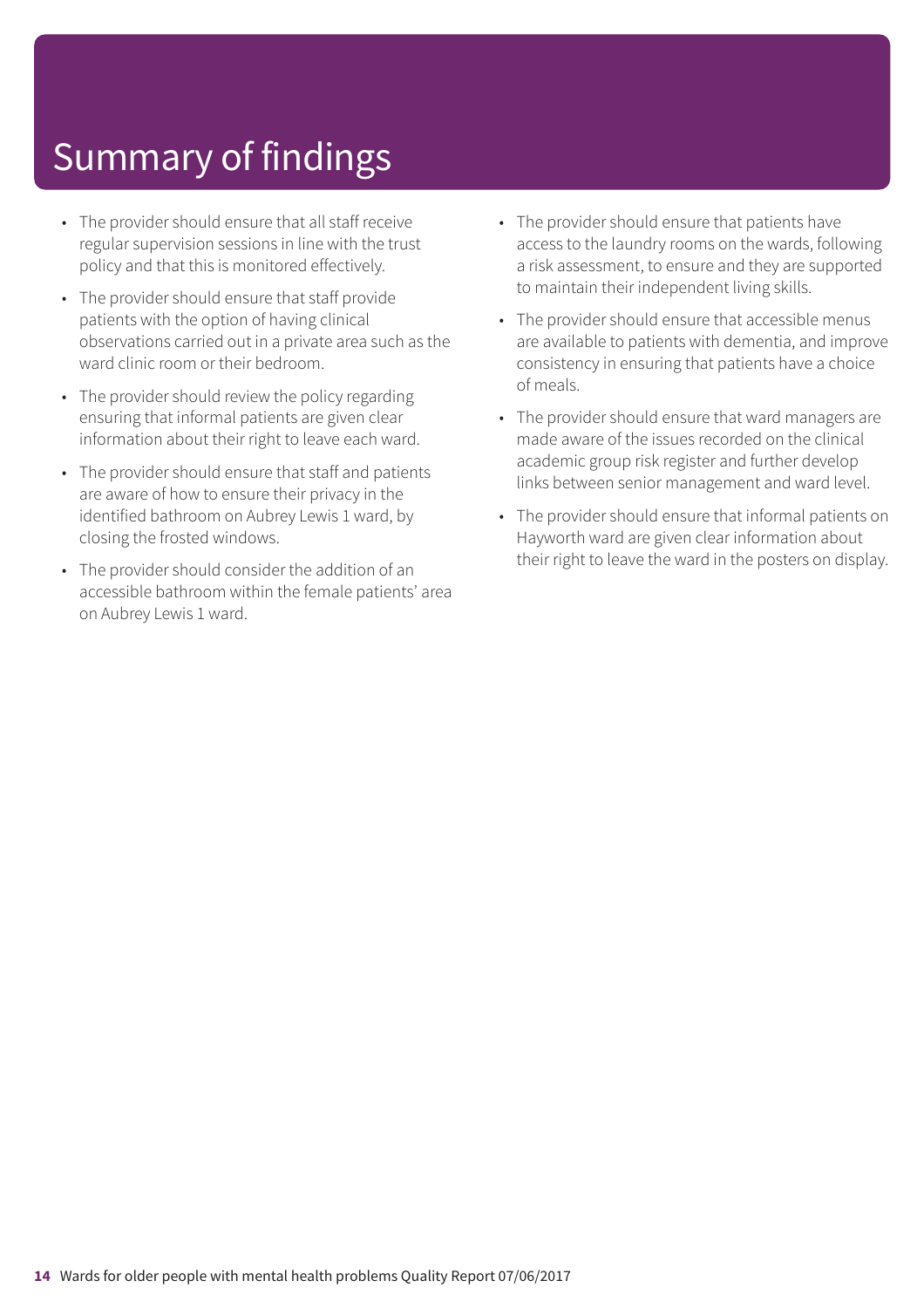

# South London and Maudsley NHS Foundation Trust Wards for older people with mental health problems **Detailed findings**

### Locations inspected

**Name of service (e.g. ward/unit/team) Name of CQC registered location**

### Mental Health Act responsibilities

There was an improvement in the recording of when patients had their rights explained under section 132 of the Mental Health Act (MHA) and that patients were offered a copy of their section 17 leave forms. Managers undertook monthly audits, and this was monitored in the legal file for each ward. The trust's MHA administrator was available for advice and guidance as needed.

Ann Moss specialist care unit had the highest level of staff who had completed MHA training at 100%. Greenvale had the lowest completion level at 82%. On all units, staff were confident about the use of the MHA and where to find further information or advice if needed.

Each patient was given a leaflet about leaving the ward if detained. Informal patients could leave when they wanted, unless staff assessed them as being at high risk. Units displayed a poster by the doors explaining that patients may not always be able to leave the ward without a quick assessment to check that such patients were fit and well to go at the time.

Patients on all wards had access to an Independent Mental Health Advocate (IMHA). An IMHA supports patients with their tribunals and supports patients to understand their rights under the MHA.

### Mental Capacity Act and Deprivation of Liberty Safeguards

The trust provided training in the Mental Capacity Act (MCA) to staff on all units. The highest proportion of staff trained was on Hayworth ward with 81% of staff trained in the MCA. The lowest rate was on Greenvale unit with 59% of staff trained.

Staff knew the principles of the MCA and when to apply them in practice. They carried out best interest meetings for patients who lacked capacity for certain decisions.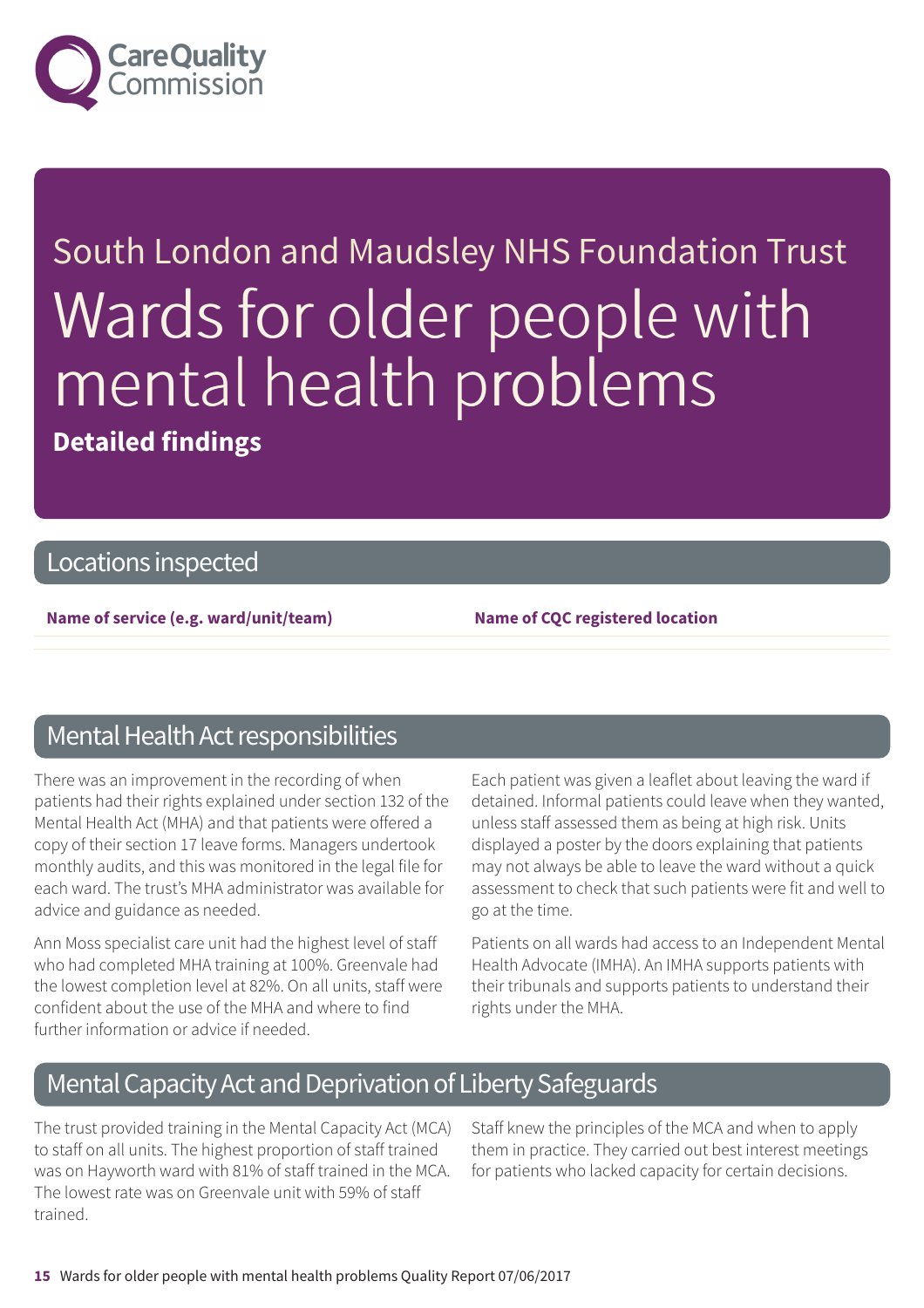# Detailed findings

These were held at ward rounds and involved patients, family and carers as well as the multi-disciplinary team. Staff recorded best interest meetings in the patients' records.

Systems were in place to monitor applications for Deprivation of Liberty Safeguards (DoLS). DoLS allow restrictions to be used if a patient does not have mental capacity to consent but they are in a patient's best interest.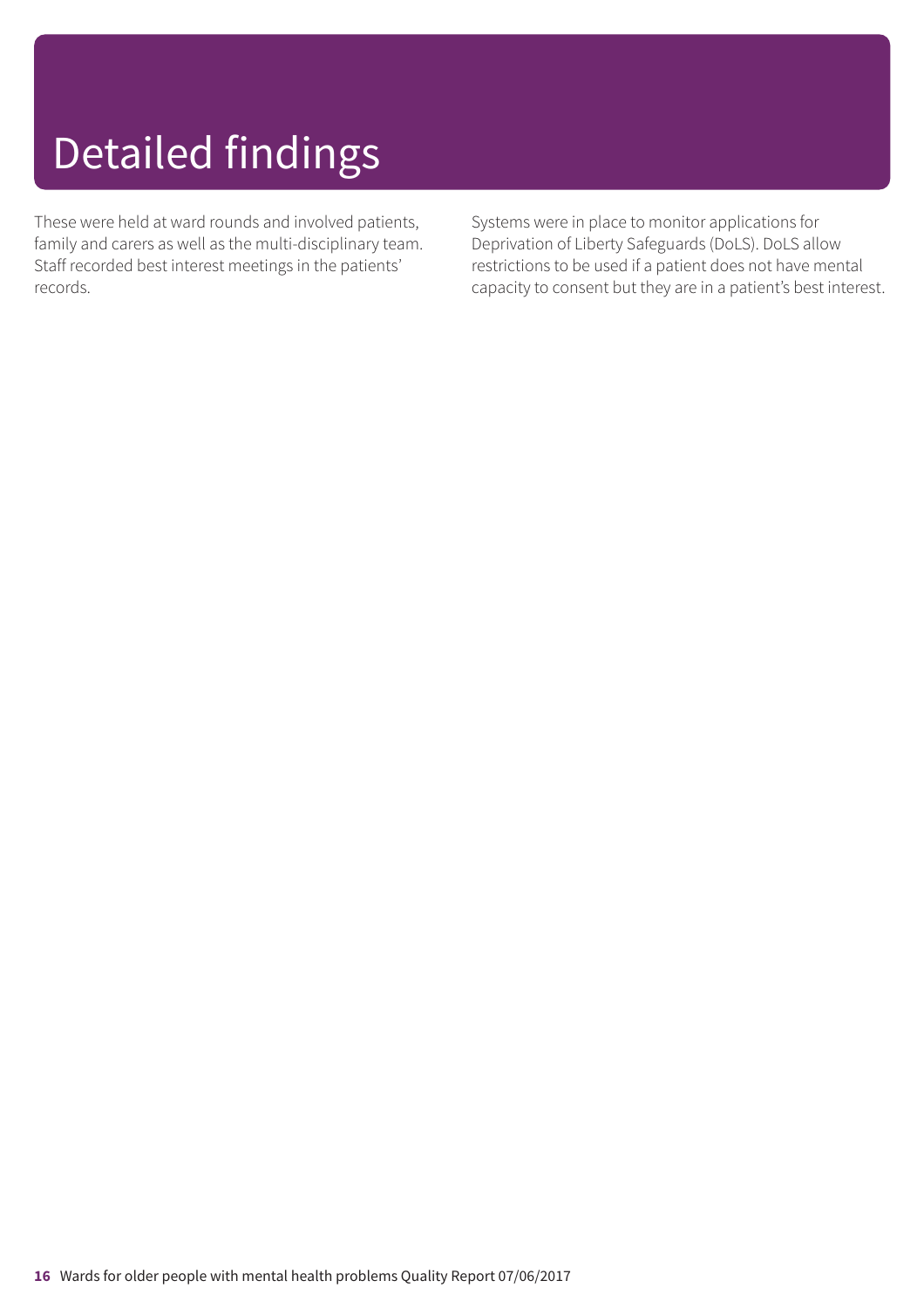By safe, we mean that people are protected from abuse\* and avoidable harm

\* People are protected from physical, sexual, mental or psychological, financial, neglect, institutional or discriminatory abuse

## **Our findings**

### **Safe and clean environment**

- At the previous inspection in September 2015, at Greenvale Nursing Home and Chelsham House there were strong smells of urine by toilet areas. At the current inspection, we did not detect any lasting odours on any of the wards. Staff undertook hourly checks of toilet areas, and hand hygiene and infection control audits on a monthly basis. They had commenced using a new odour killing cleaning product, and included environment checks on the record of daily staff engagement tasks. Staff labelled all equipment with the date of cleaning. On four of the units a contractor employed staff to completed domestic tasks, and managers told us that there had been some staff changes as a result of more rigorous monitoring. On Ann Moss specialist care unit, domestic staff were employed by the trust. Patients and relatives reported that they had no concerns regarding cleanliness on the wards. The trust carried out patient-led assessments of the care environment (PLACE) in 2016.PLACE scores for cleanliness on each ward ranged from 99 - 100%, above the national average.
- At the previous inspection in September 2015, at Greenvale Nursing Home, patients were using wheelchairs without footrests and staff lifted them without the use of the correct equipment. This meant there was a risk of people getting injured. During the current inspection, wheelchairs on all units were fitted with appropriate footrests. An approved contractor serviced and maintained wheelchairs, and staff kept records to demonstrate this. There were mobile hoists available on all units, with servicing records in place. Staff undertook annual training in moving and handling patients. However, at the time of the inspection, only 68% of staff at Ann Moss had completed training in this area. Managers were aware of this, and had scheduled training for the remaining staff to complete. Patients and relatives did not have any concerns about the way staff supported them with mobility issues.
- Staff completed fire safety and environment checks monthly with actions plans devised where required, and

checked fire exits on each shift. They were aware of the fire evacuation procedure, and described the process of moving patients to safer zones systematically. During the inspection we were concerned to find that management had not taken action to meet all the requirements needed following a London Fire and Emergency Planning Authority (LFEPA) visit to Greenvale Nursing Home in September 2016. Local managers were not clear about what was being done about these requirements during the inspection. However, following the inspection, the trust provided evidence, confirmed independently by the LFEPA, that the building was exempt from some of these requirements. However, the LFEPA noted that the trust's fire risk assessments were required to make clear the justification for the strategy taken, and this was discussed with senior trust staff.

- The layout in Hayworth Ward and Greenvale and Ann Moss Specialist Care Unit did not provide clear lines of sight to observe patients. There were blind spots, where patients could not be observed at all times despite some convex mirrors in place to improve visibility. There was no record of blind spots available for each unit, but staff showed awareness of where these were. Staff undertook intentional rounding at regular intervals to check on patients. This meant that staff regularly checked on all patients to see if there was anything they needed. Patients at high risk were observed more closely and frequently by staff, and staff could summon assistance when needed using the ward alarm systems.
- Staff completed a ligature risk assessment for each unit. These identified what and where the potential ligature points were and what plans the services put in place to reduce the risk of patients using ligature points. Ligature cutters were easily accessible in the clinic rooms. Two anti-ligature/observation rooms were provided on each unit, both had observation panels in the bedroom doors. Staff recorded risks of self-harm in individual patient risk assessments and observed patients when needed. Managers told us of future plans to provide observation panels in all patients' doors.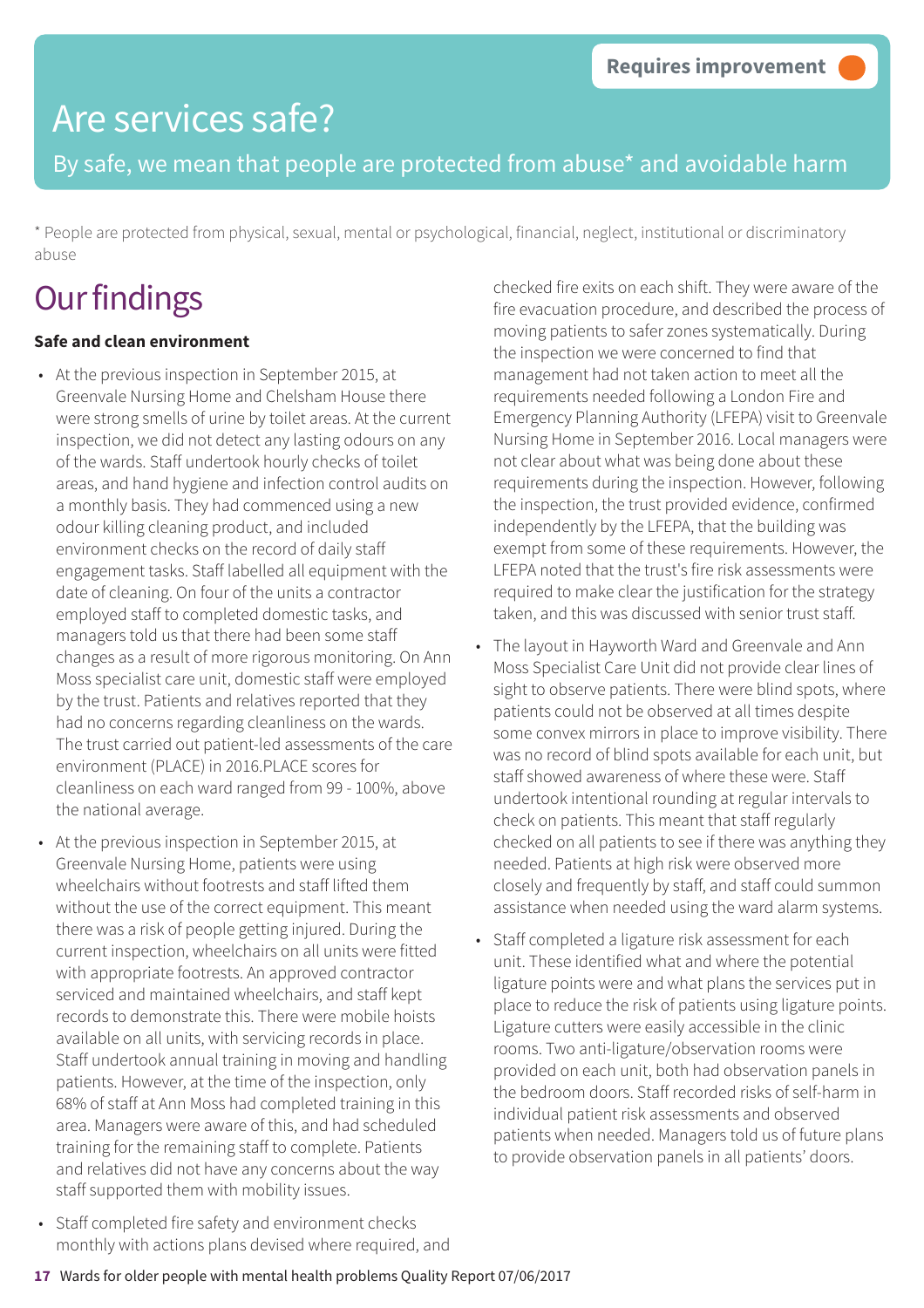### By safe, we mean that people are protected from abuse\* and avoidable harm

- All units/wards complied with same sex accommodation guidance. Male and female patients had separate areas for bedrooms and bathrooms, and female patients had access to female only lounges.
- Each ward/unit had a clean clinic room with hand washing facilities available. They included emergency medicines including adrenaline, diazepam, flumazenil, and naloxone stored in a tamper evident box. Medical devices including an automated external defibrillator, blood pressure meter and blood glucose meter were available, calibrated appropriately and checked regularly. Each clinic room contained a first aid box that was easily accessed by staff for quick medical intervention.

### **Safe staffing**

- Each unit/ward had a board displaying the minimum and actual staffing levels for each shift. Numbers of healthcare assistants for each shift varied depending on observation levels and patient need. The trust audited safer staffing levels and records showed that these had largely been achieved across the units visited in the last six months. On each ward the managers used bank or agency staff to cover staff sickness, vacancies, or an increase in patient need. The highest level of unfilled shifts were at Chelsham House with 13% of shifts unfilled by bank or agency, and then Aubrey Lewis 1 and Hayworth wards with 6% unfilled. Where there were not enough staff the wards worked to mitigate this, for example by filling a shift for a qualified member of staff with unqualified staff. The highest proportions of agency staff were used on Greenvale and Chelsham House (filling approximately 50% of shifts). Staff told us that they attempted to use the same agency staff as far as possible to promote consistency.
- Chelsham House had the highest vacancy rate of 19% in the last six months, reduced to 3% at the time of the inspection. Greenvale had 8% vacancies, reduced from 14% in the last six months. The acting service manager told us about how the trust had dedicated resources to improving staffing levels through recruitment and working towards retaining staff on each unit by providing a supportive team and work environment. The highest turnover in the last six months was on Greenvale at 8%, then Hayworth ward at 7%. There had been no staff turnover on Aubrey Lewis 1 ward or the Ann Moss unit.
- Patient leave and activities were rarely cancelled due to staff shortages. Patients told us that they received one to one support from their named nurse. The ward managers confirmed that they could increase staffing numbers when required.
- Staff undertook mandatory training, and ward managers reviewed and monitored their progress and completion rates. However, we were concerned to find that only 33% of staff had completed training in intermediate life support at Greenvale. This figure was 43% for Chelsham House and 44% for Ann Moss.In addition only 24% of staff had completed basic life support training at Greenvale. We also found that only 56% of staff had completed fire safety training at Greenvale, and 59% at Ann Moss. Lack of training in these areas potentially placed patients at risk.

### **Assessing and managing risk to patients and staff**

- At the previous inspection in September 2015, the staff were not completing patient risk assessments in sufficient detail. This meant that they did not provide all necessary information for other care professionals supporting patients. During the current inspection, the standard of recording of risk assessments was higher, with details of each risk and how these could be mitigated. Staff completed a comprehensive risk assessment on patients when they arrived on the wards. Risk assessments on admission included full body mapping, a falls assessment and physical health assessments. Patients had assessments by a speech and language therapist where appropriate. Risk assessments included detailed risk histories and management plans for staff to follow. Staff were in the process of transferring risk assessments to a new format, which fed through into a new format for care plans to ensure that all risks were addressed.
- At the previous inspection in September 2015, we found that at Greenvale and Ann Moss, medication had run out on occasions causing delays in patients receiving medication. At the current visit these two units were receiving an enhanced service from the trust pharmacy (as of October 2015) including regular stock checks, weekly visits from a pharmacy technician, a pharmacist attending weekly ward rounds, and the lead pharmacist visiting every other week.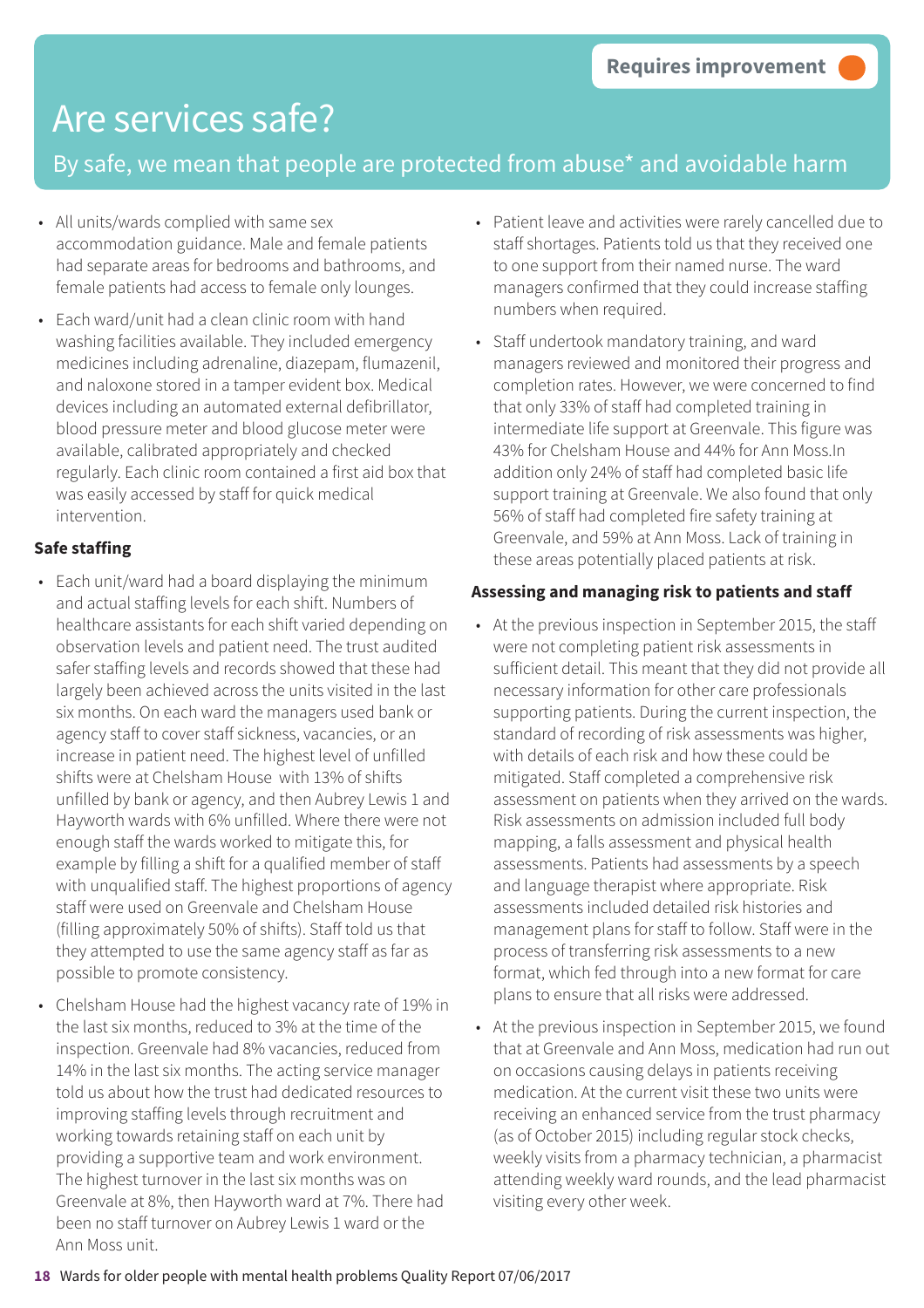### By safe, we mean that people are protected from abuse\* and avoidable harm

- We looked at records of administration of rapid tranquilisation (administered for agitation).In the two cases which we looked at (involving prone restraint) within the last six months, when staff gave rapid tranquilisation, we did not see evidence that patient's vital signs were recorded. However, we did see that when patients were given rapid tranquilisation they were placed on observations by staff. The observation records that we saw recorded hourly observations. The trust policy on rapid tranquilisation had clear guidance of expectations for monitoring after administration, including monitoring every 10 minutes for the first hour, followed by half-hourly monitoring.
- Systems for ordering and receiving medicines and disposing of pharmaceutical waste were robust. Staff stored medicines securely in locked cupboards within locked clinic rooms, and monitored fridge and ambient temperature readings daily. Staff stored controlled drugs (CD) securely and managed them appropriately, with two nurses checking administration doses, and CD stock levels. Where appropriate, documentation regarding legal authority to administer medicines to individual patients was readily available. We saw evidence that a pharmacist had screened all prescription charts, and had made appropriate clinical interventions. Covert administration of medicines (hidden in food or drink without the knowledge of the patient) was handled appropriately and in line with trust policy. Staff undertook mental capacity assessments and formed multi-disciplinary best interest decisions involving family members/significant others. The trust conducted relevant audits including missed doses, CD, use of antibiotics, medicines reconciliation and accurate allergy status recording.
- Staff checked on all patients regularly to see if there was anything they needed. They placed patients assessed as at a higher risk on increased observation levels. Staff also met for a multi-disciplinary white board meeting each day when they discussed and reviewed each patient's risk levels.
- At the previous inspection in September 2015, we recommended that when food and fluid charts were used, they should be completed correctly. Staff told us that they completed food and fluid charts for all new patients in the first 72 hours, following which the clinical team reviewed if continued monitoring was required. At

Greenvale, all patients were on food and fluid charts regardless of risk. The forms were completed accurately with monitoring and input from a dietitian or speech and language therapist as appropriate. Each chart specified the minimum amount required for each patient and a scoring system to inform staff what action needed to be taken each day. Each patient had a care plan to coincide with their food and fluid intake where needed. For example, we saw a care plan completed by a speech and language therapist for a patient who struggled to swallow their food.

- The highest number of incidents of restraint in the last six months was on Hayworth ward, with 59 incidents recorded. On Ann Moss unit, 53 incidents were recorded, compared to only two incidents on Greenvale. Physical restraint is the use of force or control over someone to protect them from harming themselves or others. There are many types of restraint; and prone restraint has particular risks attached to it. In the last six months three restraints (of the 134 restraints recorded across the units) had been in the prone position. Staff did not seclude patients on any of the wards/units.
- Staff were trained in safeguarding vulnerable adults and knew when and how to report concerns of potential abuse of vulnerable adults. We saw examples of when staff had reported safeguarding concerns, and the trust monitored levels of reporting. Staff updated safeguarding concerns in the patients' risk assessments. For example, we saw an incident involving two patients, following which staff updated both patients' risk assessments. The trust reported seven pressure ulcers that patients acquired on the wards in the last six months. None of these was at a severity that would lead to a safeguarding referral.

#### **Track record on safety**

• No serious incidents were reported on any of the wards/ units in the last 6 months.

### **Reporting incidents and learning from when things go wrong**

• Staff knew how to report incidents and what types of incidents to report. The wards used the trust's electronic online reporting system to report incidents. Incidents reported included pressure ulcers, falls, violence and aggression by patients and medicines errors. Managers reviewed incidents to ensure prompt and adequate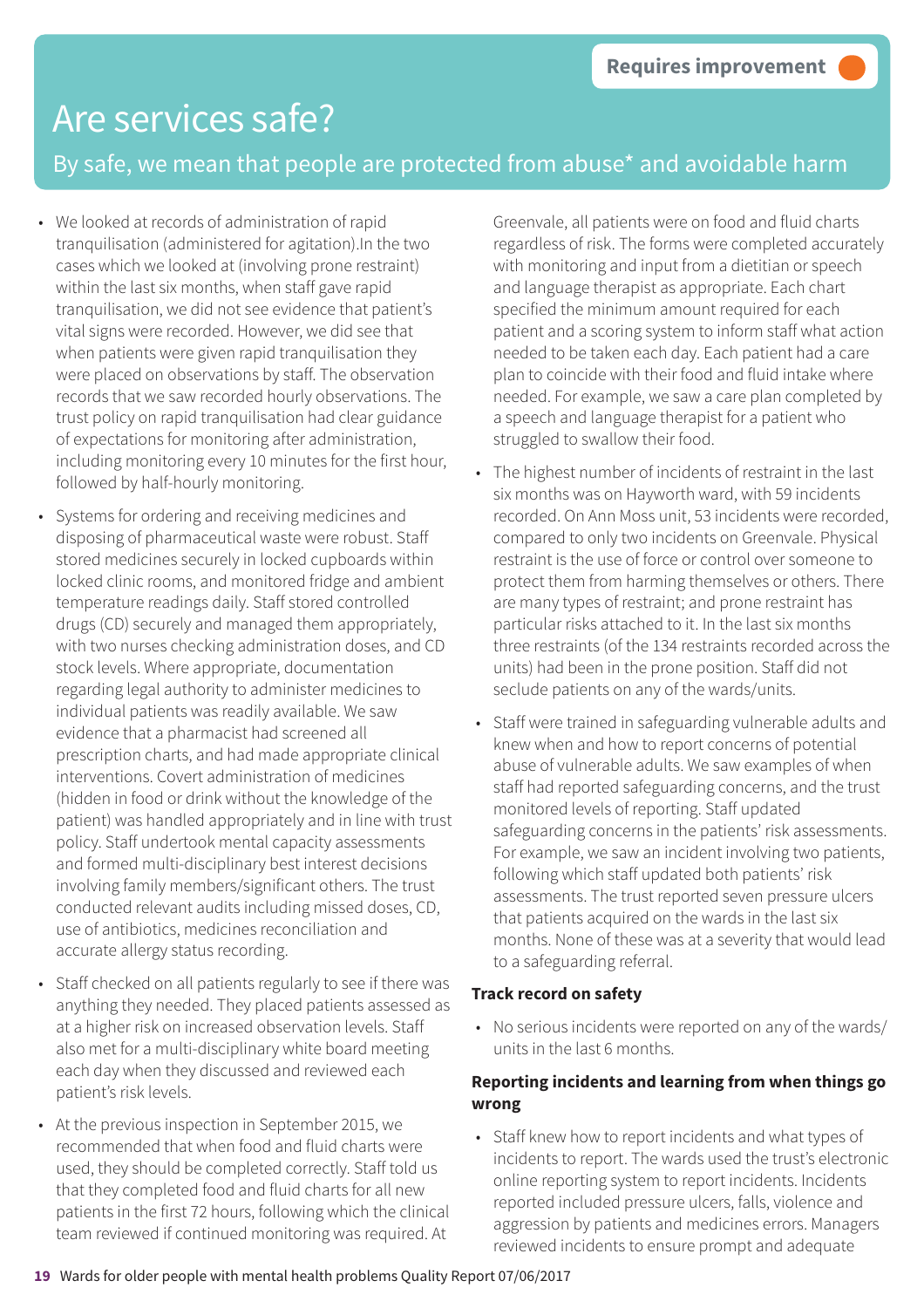### By safe, we mean that people are protected from abuse\* and avoidable harm

responses, and these were then analysed at a senior level. For example, within the trust, medicines incidents were analysed quarterly and presented at the medicines safety committee meetings. The trust medication safety officer took the lead in analysing the medicines incident data.

• The trust sent out monthly bulletins across the wards to inform staff about incidents and action for staff to follow. This ensured learning was shared across the service and allowed for managers to give feedback for staff development. Staff also discussed incidents at handover meetings between shifts and at ward business meetings to share learning. One staff member told us that following an incident with a patient who had become distressed during administration of their depot injection, staff discussion had led to a different

approach to supporting this patient, which was more successful. Staff also told us about learning from an incident involving a patient becoming severely dehydrated. Staff told us that they had the opportunity for a debriefing after an incident occurred. The psychologist on Greenvale told us that they were working on a quality improvement initiative to increase the quality and efficiency of incident recording.

### **Duty of candour**

• Staff understood their responsibilities under the duty of candour. Duty of candour is a legal requirement which means providers must be open and transparent with clients about their care and treatment. This includes a duty to be honest with clients when something goes wrong.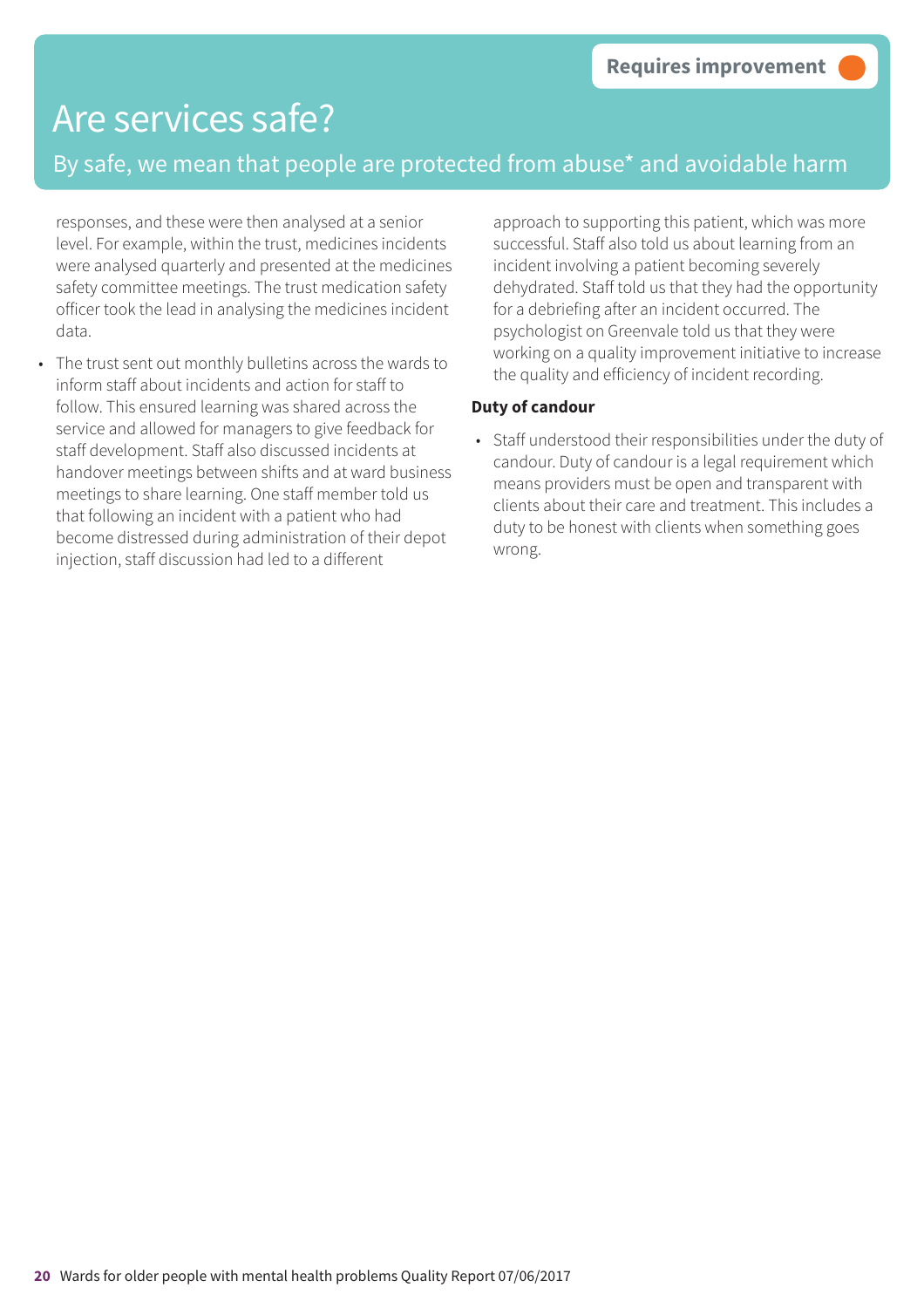By effective, we mean that people's care, treatment and support achieves good outcomes, promotes a good quality of life and is based on the best available evidence.

## **Our findings**

### **Assessment of needs and planning of care**

- Nursing and medical staff carried out detailed histories and assessments of patients on admission. These included a mental state examination and malnutrition and obesity risk screening. Staff completed a physical health and mental health assessment within the first 48 hours of admission including blood tests, electrocardiograms and blood pressure.
- Patients' care records were stored within the trust's electronic computer system and readily available when staff needed it. Access to this system was secured to keep information confidential. The trust had recently updated their system so staff were familiarising themselves with the new care plan and risk assessment templates. The new formats facilitated recording by all members of the multi-disciplinary staff team.
- Staff carried out a full body map of patients when they arrived on each ward. This checked for any pressure ulcers that the patient might have. Staff carried out audits for pressure ulcer care to assess what grade and severity the pressure ulcer was. These audits monitored patients at risk of high grade pressure ulcers and ensured staff escalated them to the tissue viability nurse for review. Staff monitored patients' physical health on the ward, carrying out regular physical health observations using the modified early warning score tool. This was a scoring system that monitored patients' physical health observations and triggered a score to guide staff as to what subsequent action was needed. We saw examples of appropriate planning to meet physical health goals, such as provision of physiotherapy and practising active cycle breathing techniques to help with breathing difficulties.
- Care plans were personalised and holistic and included patients' views and how they felt about their admission to the ward. They were current and had been reviewed within two weeks of the inspection. They covered risks identified in risk assessments, physical and mental health needs and preferences for personal care. Patients' progress notes included input from the multidisciplinary team, for example, details of patients' level of engagement with occupational therapy sessions.

• The psychologists on the wards undertook case formulations with patients involving the full staff team to explain how their problem had developed and facilitate decisions about the best treatment options. These were detailed and personalised.

#### **Best practice in treatment and care**

- On each ward and specialist care unit nursing staff were given lead role areas, such as physical health, safeguarding and nutrition. This meant staff each took a lead in a certain area of mental and physical healthcare on the ward to promote good practice. Specific audits were in place to monitor the quality of care and treatment provided including audits of ward round notes, oral health provision, and behaviour management.
- Doctors considered the National Institute for Health and Clinical Excellence (NICE) guidelines when prescribing medicines. The trust was committed to participating Prescribing Observatory for Mental Health United Kingdom (POMH-UK) audits relevant to the mental health of older adults. Staff were collecting data for the audit on prescribing antipsychotic medication for people with dementia at the time of this inspection. In addition, there was an on-going quality improvement programme on 'improving the safety of prescribing in older adults with cognitive impairment'.
- A psychologist was present on each ward, who completed formulations for every patient with input from the patient, significant others, and the ward team. The psychologist provided one to one sessions with patients. Psychological therapies offered on the wards were recommended by NICE, including cognitive behavioural therapy and an anxiety group.
- Staff referred patients to specialist physical health services where required, and Aubrey Lewis 1 ward was twinned with an older people's ward at a nearby general hospital, so that staff could share learning and best practice around older people's physical and mental health between the wards.
- Staff used health of the nation outcome scales to measure the health and social functioning of patients with severe mental health illness.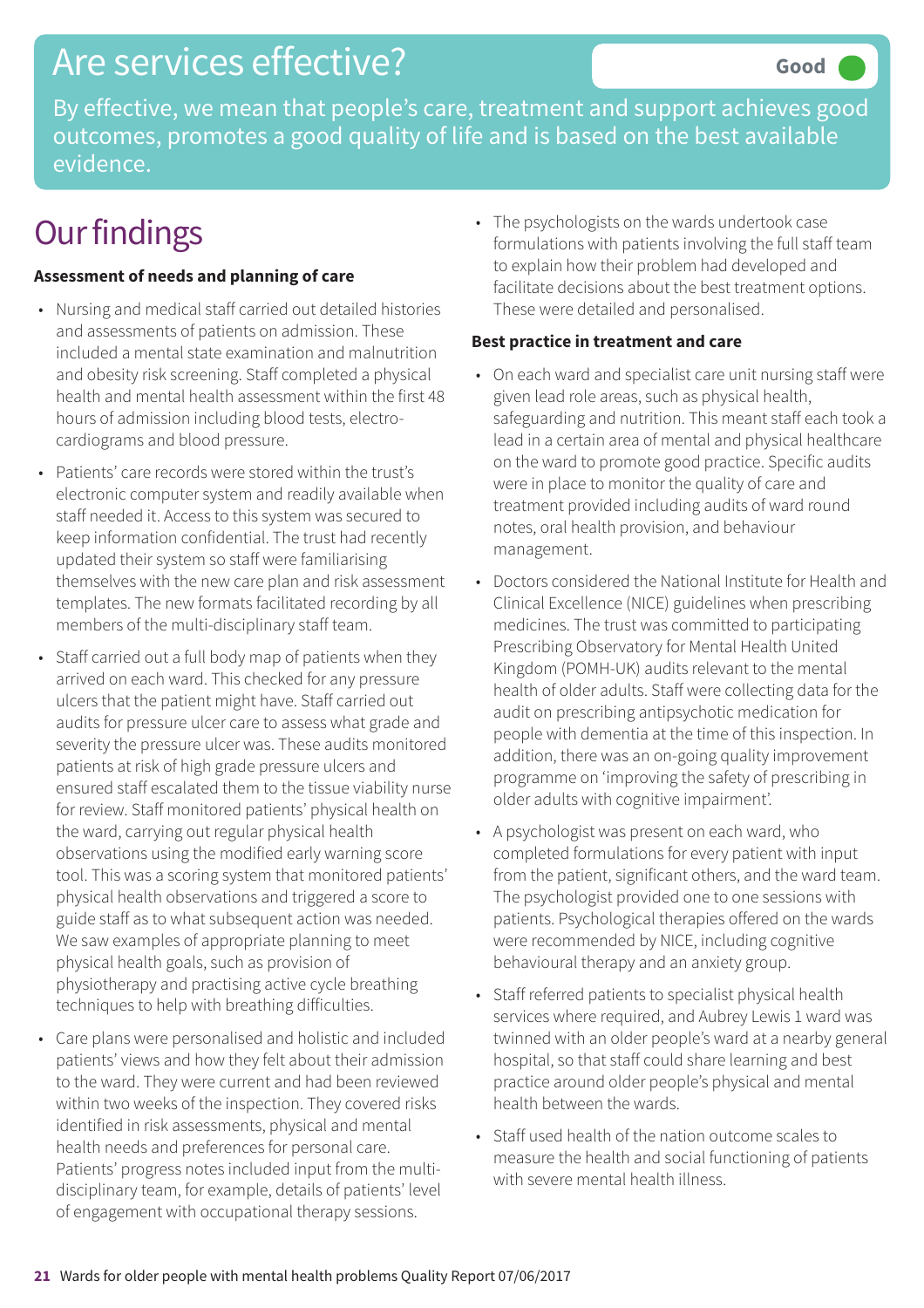By effective, we mean that people's care, treatment and support achieves good outcomes, promotes a good quality of life and is based on the best available evidence.

• The special care units used Namaste Care, a sensory programme that has been developed to meet the spiritual needs of people in the more advanced stages of dementia.

#### **Skilled staff to deliver care**

- At the previous inspection in September 2015, we found that not all staff had received training in dementia to feel confident in supporting patients. At this inspection, we noted that the trust had taken action to address this. Online training was provided to staff, but most staff told us they had received face to face training in dementia at ward level. Most recently training had been provided in communication, delirium and person centred care for people with dementia. However, two staff told us that they had not received dementia training for many years. Managers did not keep clear records as to which staff had undertaken specific sessions of dementia training.
- Staff received individual supervision approximately monthly on Hayworth ward, and Aubrey Lewis 1. At Greenvale staff received supervision in a variety of ways. This was either individual supervision, in a group or what the ward manager described as 'live' supervision. Records showed that supervision was linked to the specific roles and responsibilities of individual staff. Records showed that supervision rates were lower at Chelsham House and Ann Moss special care unit, with lows of 42% and 47% of staff supervised in February 2017 respectively. Staff on these wards described good support from their line managers, but told us that individual supervision was not always regular. However, they had access to group supervision. Monitoring of supervision provided across the units was not sufficiently rigorous to ensure that all nurses received supervision in line with the trust policy.
- Staff had a professional development plan that was discussed during supervision and appraisal meetings. Staff had received an annual appraisal on all units. Regular team meetings were held on all units and were well attended. Meetings did not have a set agenda. Minutes of team meetings at Greenvale between January and March 2017 showed that the ward environment, staff shortages and ward activities were typically discussed.

• Staff described good opportunities for their professional development and career progression within the trust. We spoke with nurses who had previously worked as health care assistants, who described support from the trust to progress and qualify.

### **Multi-disciplinary and inter-agency team work**

- All wards had sufficient medical support. For example at Ann Moss specialist care unit a consultant psychiatrist attended the weekly multi-disciplinary team (MDT) meetings. There was the local GP practice to cover during the day and South East London Doctors Cooperative to cover out of hours. A geriatrician from a local general hospital visited Aubrey Lewis 1 ward weekly to provide treatment to patients with physical health needs.
- Ward rounds were held every week on each ward/unit. They included the doctors, psychologists, named nurses, pharmacists and occupational therapists. Physiotherapists, dietitians and speech and language therapists would also attend when possible. We attended a ward round on Hayworth ward. Staff used a projector on the wall as they typed up the patient's information and update so all the staff present had a live account during the discussion. Staff discussed issues including patients' risk, leave and medication reviews.
- Patients' care coordinators attended their care programme approach meetings. Staff sent letters to the patients' general practitioners when they were being discharged and when they completed a seven day follow up. Aubrey Lewis 1 ward shared an entrance with the home treatment team, facilitating collaborative working with them regarding patients. Greenvale also included the care home intervention team office, facilitating work towards patients' discharge. The units also had professional links with local hospice staff to ensure that they provided appropriate palliative care when needed.
- All MDT staff we spoke with described regular supervision provided to them by the trust. The occupational therapist providing support to Greenvale and Ann Moss units noted that an additional occupational therapist post had been agreed. They carried out an activity checklist for each patient including dining, washing and dressing, and considering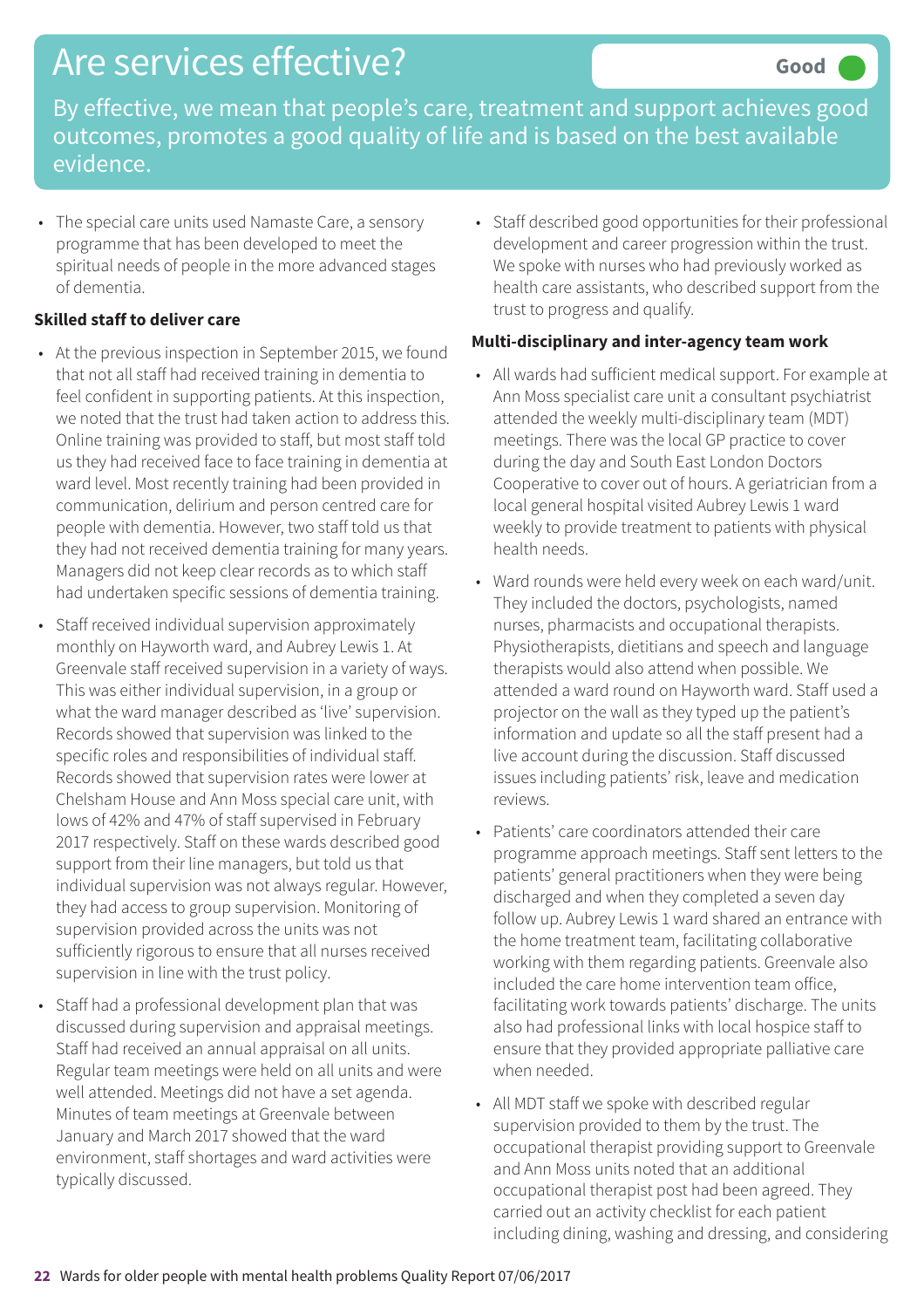By effective, we mean that people's care, treatment and support achieves good outcomes, promotes a good quality of life and is based on the best available evidence.

if aids were need. The occupational therapist had changed the days they worked at each unit to facilitate joint working with other members of the team, giving the example of a joint MDT decision to provide a new hoist at one unit. They noted the therapeutic value of flexible and personalised activities, rather than a rigid schedule. The trust had supported the occupational therapist to complete an MSc in dementia care which included a dissertation on Namaste care (for people with advanced dementia). The physiotherapists were working on a new falls information leaflet and were reviewing with the occupational therapists the current falls assessment to ensure least restrictive practice. The speech and language therapist told us that they had provided staff on the units with training in feeding and swallowing, to reduce the risk of choking, and contributed to patients' mealtime care plans.

- A psychologist told us they provided staff with brief mindfulness sessions lasting 15 minutes. Evaluations indicated that staff found these sessions helpful. The psychologist also offered debrief sessions after incidents for both staff and patients. They noted that staff were using formulation meetings to help understand the impact that patients' behaviours could have on the staff team and prevent this impacting on their performance. The psychologist was part of a 12 week dementia strategy working group, designing a new matrix for dementia training in the trust.
- Pharmacy staff had access to patient GP records via a shared electronic system. This meant that staff could access medicines records in a timely way. Pharmacy staff were involved in delivering training to doctors and nurses. This was done regularly and as required if an issue was identified.

#### **Adherence to the MHA and the MHA Code of Practice**

• At the previous inspection in September 2015, we recommended that when patients had rights explained under section 132 of the Mental Health Act (MHA) that this is recorded, and that patients are given a copy of their section 17 leave forms. At the current inspection we observed that this had improved. Staff maintained records on each unit of when rights were read and patients offered copies of their leave forms. Managers undertook monthly audits, and this was monitored in

the legal file for each unit. In addition staff scanned records and sent them to the trust's MHA administrator electronically. Staff told us that they could access the MHA administrator for advice and guidance as needed.

- Ann Moss unit had the highest level of staff who had completed MHA training at 100%, with the lowest level at Greenvale with 82%.On all units, staff were confident about the use of the MHA and where to find further information or advice if needed.
- Patients detained under the MHA were given copies of their leave forms by staff. Each patient had a leaflet about leaving the ward if detained. Informal patients could leave when they wanted, unless staff assessed them as being at high risk. Hayworth ward displayed a poster by the doors explaining that patients may not always be able to leave the ward straightaway without staff authorisation. Staff told us that they would undertake a quick assessment to check that such patients were fit and well to go at the time, taking an individualised approach. However informal patients on Hayworth ward were not given clear information about their right to leave the ward in the posters on display.
- Patients on all units had access to an Independent Mental Health Advocate (IMHA). An IMHA supports patients with their tribunals and supports patients to understand their rights under the MHA.

### **Good practice in applying the MCA**

- The trust provided training in the Mental Capacity Act (MCA) to staff on all units. The highest proportion of staff trained was on Hayworth ward with 81% of staff trained in the MCA. The lowest rate was on Greenvale with 59% of staff trained.
- Staff knew the principles of the MCA and when to apply them in practice. Staff carried out best interest meetings for patients who lacked capacity for certain decisions. These were held at ward rounds and involved the patient's family and carers as well as the multidisciplinary team. Staff recorded best interest meetings in the patients' records.
- Patient care and treatment records we looked at contained completed decision specific mental capacity assessments. Assessments were thorough and took patients communication needs into account.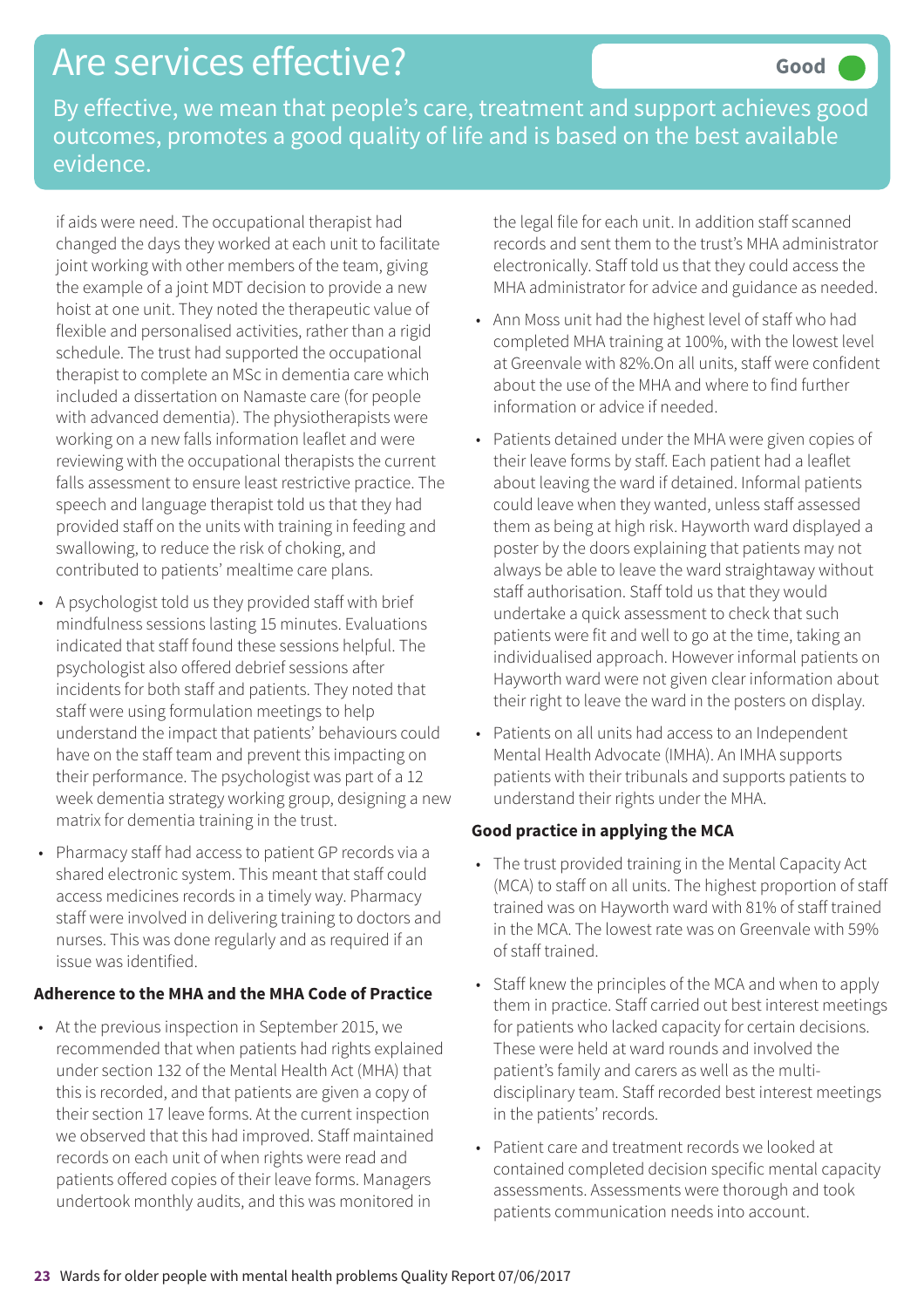By effective, we mean that people's care, treatment and support achieves good outcomes, promotes a good quality of life and is based on the best available evidence.

• Systems were in place to monitor applications for Deprivation of Liberty Safeguards (DoLS). DoLS allow restrictions to be used if a patient does not have mental capacity to consent but they are in a patient's best interest. There were long delays in between applying to the local authority for a DoLS and awaiting an assessment. However, the trust has a DoLS coordinator

who reviewed outstanding assessments by the local authority, and sent reminders to the local authority asking for clarity on when these will be completed. Clinical staff were advised to review patients awaiting DoLS assessments to ensure an alternative legal framework did not need to be applied.

**Good –––**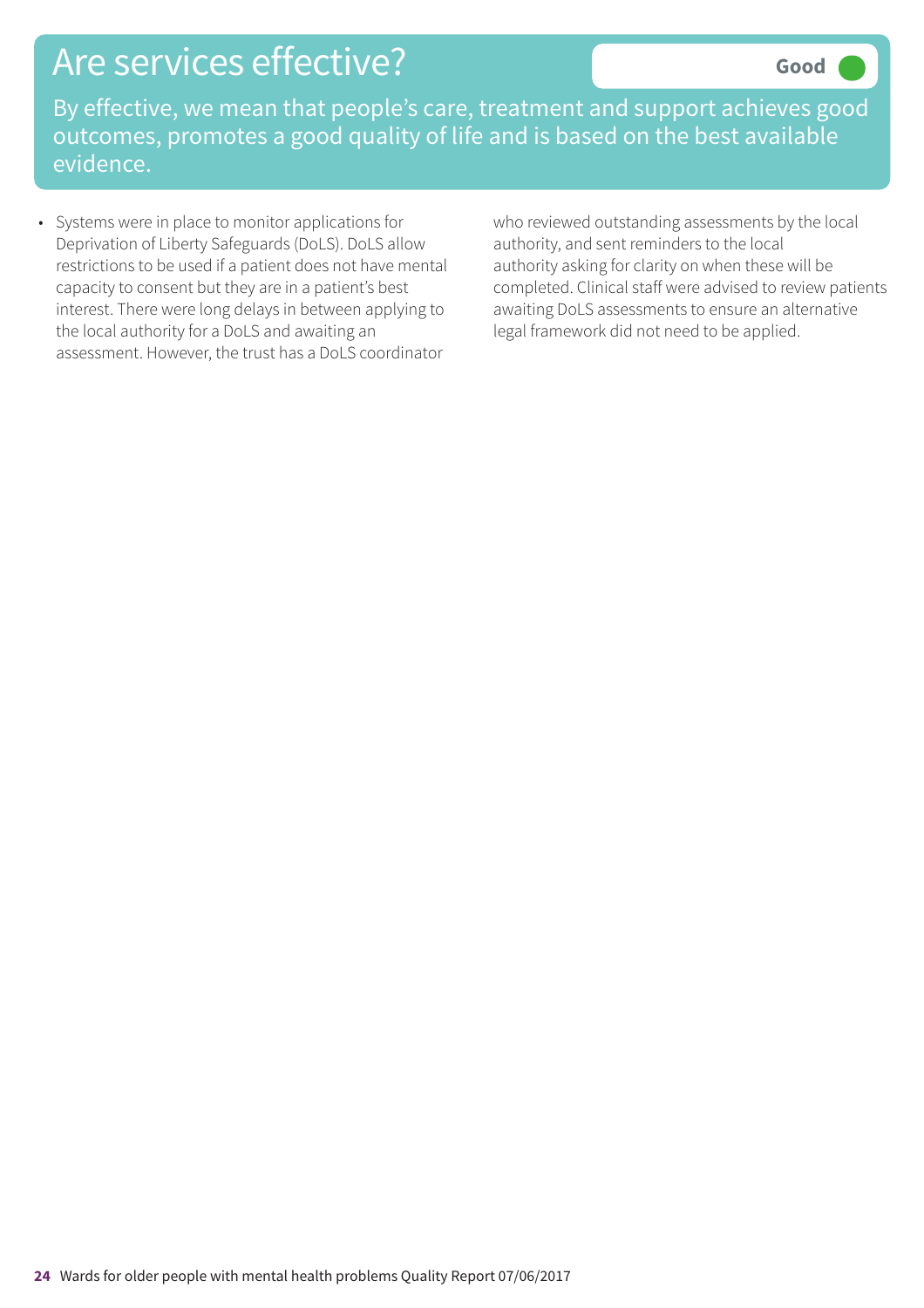## Are services caring?

By caring, we mean that staff involve and treat people with compassion, kindness, dignity and respect.

## **Our findings**

### **Kindness, dignity, respect and support**

- At the previous inspection in September 2015, we found that staff interactions with patients at mealtimes were poor with minimal communication.At the current inspection we observed that action had been taken to improve the mealtime experience, although there was some variability in practice. We observed the lunchtimes on all wards/units. When possible staff took time to sit and eat with the patients at meals and involved patients in setting the table. We observed staff speaking with patients in an empathetic and patient way.Staff supported patients with their meals and focused on patients' needs and choices.
- Patients gave positive feedback about how staff treated them on the wards/units. Patients we spoke with described staff as very caring. They told us that staff treated them with kindness, dignity and respect. However, on one ward we observed a patient who was not supported swiftly with continence care needs to protect their dignity. On two other wards we observed staff carrying out clinical observations on patients such as taking blood pressure and pulse, and taking a blood test in the communal lounge. Patients were not offered the opportunity to go to a private area such as the ward clinic room or their bedroom. In one case staff gave the results of the readings obtained to the patient, but it may have been difficult for patients to discuss the meaning of the results in a public area.
- We carried out periods of structured observations of care on four of the five wards for people with mental health problems. We observed interactions between staff and patients and carers that were almost all positive in nature. Staff were kind, considerate and compassionate in their approach on three of the wards. Staff were proactive and anticipated patients' needs. Staff intervened with care and compassion when patients became distressed. They acknowledged patients' feelings and provided appropriate emotional support. Staff treated patients and carers respectfully, listened to what patients wanted and respected their choices. Staff sought out quieter patients to check whether they needed anything. However, on the fourth ward some interactions between staff and patients were more neutral in nature and task focussed.
- During the mealtime at Greenvale staff supported patients who needed assistance to eat and drink. They sat beside patients and spoke with them during the meal. Support was provided at a pace needed or wanted by the patient.
- Staff actively engaged patients in activities on a one to one basis and in small groups.

#### **The involvement of people in the care they receive**

- At the previous inspection in September 2015, we recommended that the trust ensure that patients and relatives are involved in assessments. At the current inspection we found that staff were involving patients and carers in decisions about their care. Patients had copies of their care plans in their bedrooms. The new care plan formats were clearer and provided a space for patients and carers to record their views. Patients and carers signed some care records to demonstrate their involvement in care planning.
- All wards/units had boards available so patients and carers could see the names of the staff on shift for the day. They also had pictures posted of each staff member so patients could identify who they were.
- Staff gave patients the opportunity to discuss their ongoing care and treatment at ward rounds. Carers were also invited to these ward rounds. This gave carers the opportunity to ask how to support the patient when they were discharged and be involved in care planning.
- Staff gave patients an induction pack on admission to the ward. This gave patients information on mealtimes, ward routines, available therapy groups, details of advocacy and how to make a complaint.
- Staff warmly greeted carers when they came to the wards and encouraged them to join their relative at mealtimes and when taking part in activities. Carers told us they felt involved in their relatives' care. They described staff as caring and lovely. Two carers of patients on different wards described being helped by staff to celebrate their relatives' birthdays on the ward. Staff had decorated a room on the wards for the families and patient to celebrate the patient's birthday together. Both carers had appreciated the effort of staff to make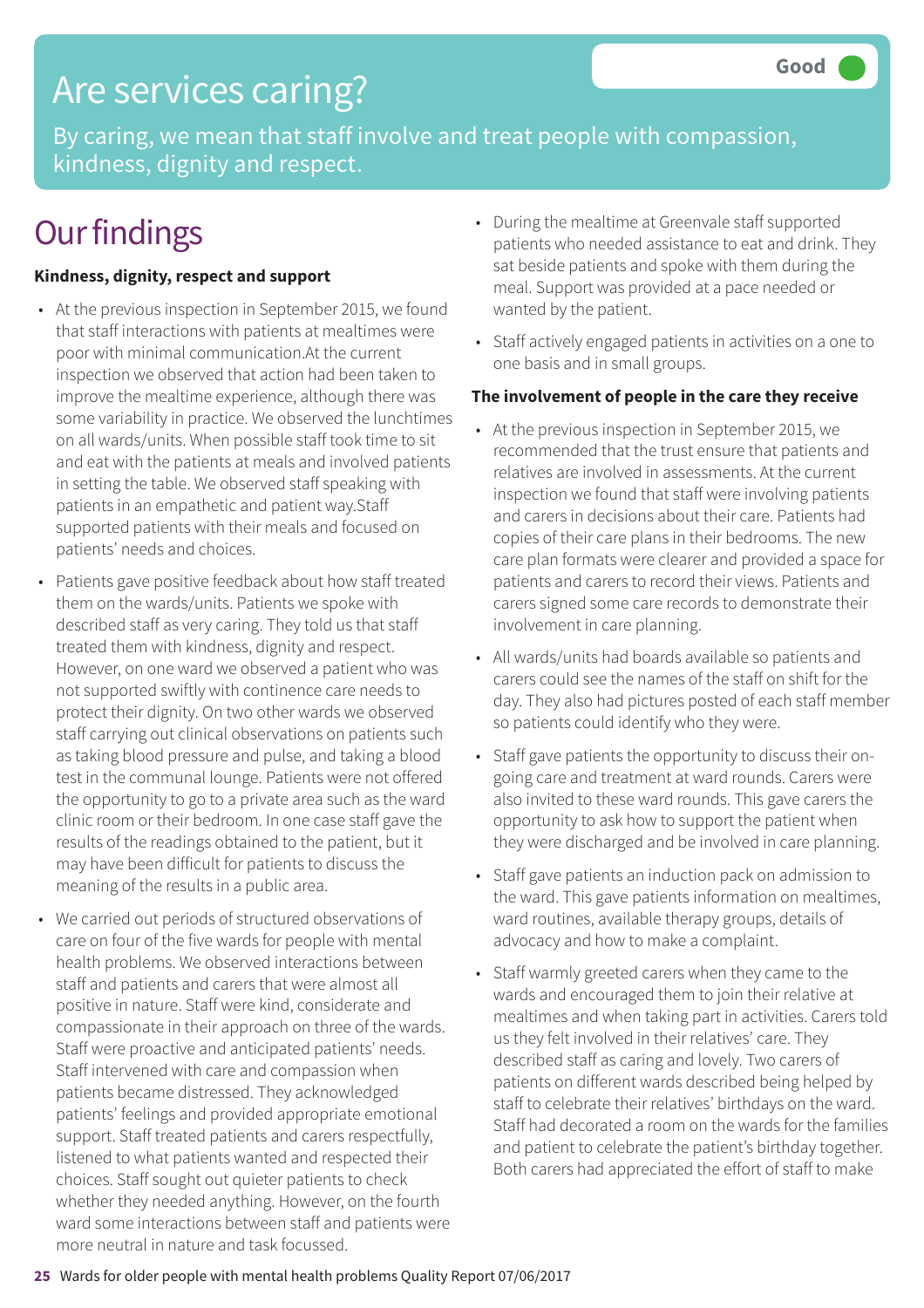## Are services caring?

By caring, we mean that staff involve and treat people with compassion, kindness, dignity and respect.

the day special for patients and families. Carers felt safe leaving their relative on the wards and were confident they would receive a good standard of care and treatment from staff.

- Staff on the wards supported 'John's campaign', for people with dementia to be supported by their family carers. Carers could ask for a carers passport which enabled them to have access to drinks on the wards, toilet and washing facilities and out of hours visiting.
- Carers could meet individually with a psychologist in order to receive support. Some wards were providing relatives' meetings, although these had been less successful on other wards. For example at Greenvale, instead of meetings, a network of carers was being planned, to be involved in activities, such as gardening.
- Patients and relatives completed surveys approximately monthly, and we observed a survey being completed with patients and relatives during a community meeting on Aubrey Lewis 1. An advocate attended each community meeting on this ward. When patients/carers raised issues relating to a particular area, the appropriate member of staff would be asked to attend the meeting to hear their concerns. For example, the housekeeper attended to address concerns about food provision. There were also feedback boxes available on wards. Comment cards completed by relatives as part of the inspection were very positive about care provided.
- Information was posted on the wards about advocacy services and local support groups. On Ann Moss specialist care unit feedback was provided from surveys in a 'you said, we did' format, although all the feedback provided was positive.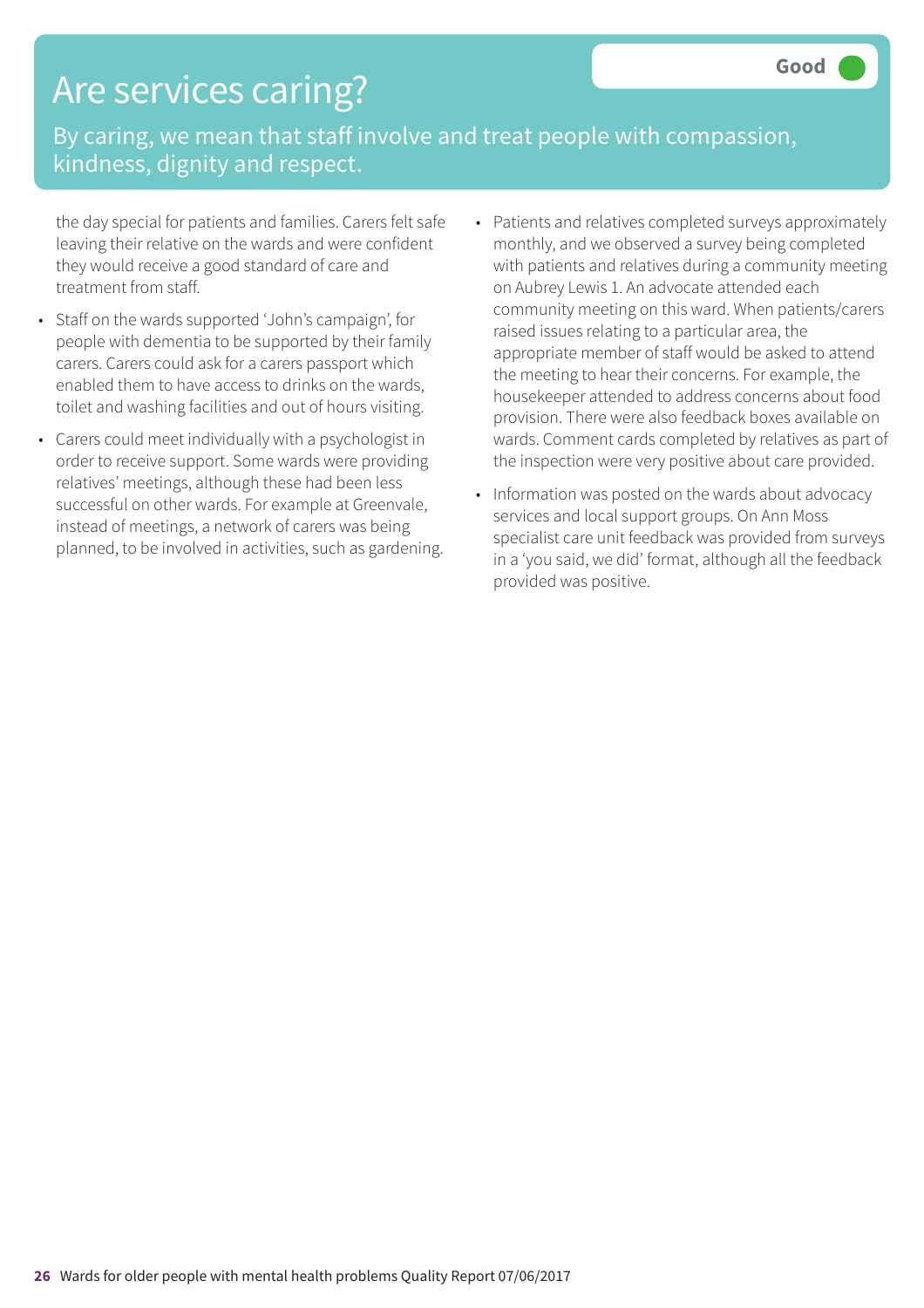## Are services responsive to people's needs?

By responsive, we mean that services are organised so that they meet people's needs.

## **Our findings**

### **Access and discharge**

- Wards and units took referrals for people with a diagnosis of dementia and/or severe mental health problems. The service was ageless which meant that younger people could be admitted to the ward if they had a diagnosis of dementia. Patients were from the London area.
- Staff discussed referrals in multi-disciplinary ward rounds, and carried out assessments prior to admission.
- The average length of stay in the last 12 months on Aubrey Lewis 1 ward was 44 days, 42 days on Hayworth ward and 36 days at Chelsham House. Lengths of stay were far longer at the special care units. However, the acting service manager told us that there was a move to decrease the lengths of stays of new patients, including joint work with the trust's care home improvement team.
- There were only two out of area placements made within the last six months. Aubrey Lewis 1 ward had 12 delayed discharges in this period, Chelsham House had seven and Hayworth ward had six. There were 13 patients readmitted to wards within the last six months, of which 10 readmissions were because of patients becoming physically unwell and requiring a brief admission to the local acute trusts for physical health care. Three patients were readmitted due to requiring on-going inpatient psychiatric care.
- The Chelsham House bed occupancy level in the last six months was 95%. This was 93% on Hayworth ward and 91% on Aubrey Lewis 1 ward. At the time of our inspection there were vacancies at the two special care units, and overall occupancy on these units was lower in the previous six months, at 78% on Ann Moss unit and 73% at Greenvale.

### **The facilities promote recovery, comfort, dignity and confidentiality**

• At the previous inspection in September 2015, we found that on Hayworth ward observation windows in bedroom doors were continuously open, which compromised patients' privacy and dignity. At the current inspection, where there were observation windows in place, staff kept these shut when not in use.

In addition, curtains were provided over these. Stickers had been placed next to each panel to remind staff to keep them closed after making observations. However, we did observe one bathroom on Aubrey Lewis 1 ward, which had frosted windows that could be kept in an open or closed position. Staff were not all clear that in the open position patients were fully visible from the outside garden.

- Following the previous inspection in September 2015, we recommended that mealtimes should be made pleasant with patients having access to an attractively laid table and choice of condiments. There was an improvement at the current inspection. Staff had made efforts to improve the mealtime environment, although there was some variability across wards. We observed improved interactions between staff and patients during mealtimes. Staff conducted an audit, and set up a pilot project to improve the mealtime experience, overseen by a speech and language therapist, between January and April 2016 at Chelsham House. Following this, learning was circulated to other sites including the need for greater involvement of patients and relatives in mealtimes. Staff produced mealtime folders detailing support to be provided for each patient, and obtained feedback through community meetings and questionnaires after meals. Staff acknowledged that there were still areas for improvement around communication and choice, to make mealtimes less task orientated and more sociable.
- All units/wards had a full range of rooms suitable for patient use, including well-equipped clinic rooms, art rooms, communal areas and rooms that could be used for patients to have individual time with their named nurse to maintain confidentiality. There were separate areas for male and female bedrooms and bathrooms. All three acute admission wards had female lounges. The two special care units had multifunction rooms where female patients could access private female only space. Whilst there was no accessible bath in the female corridor of Aubrey Lewis1 there was an accessible wet room within the female patients' area suitable for people with mobility problems. Females who preferred a bath would need to use the male bathroom or be offered the option to transfer to another ward.
- Patients could use a kitchen on the wards with an occupational therapist present to support them with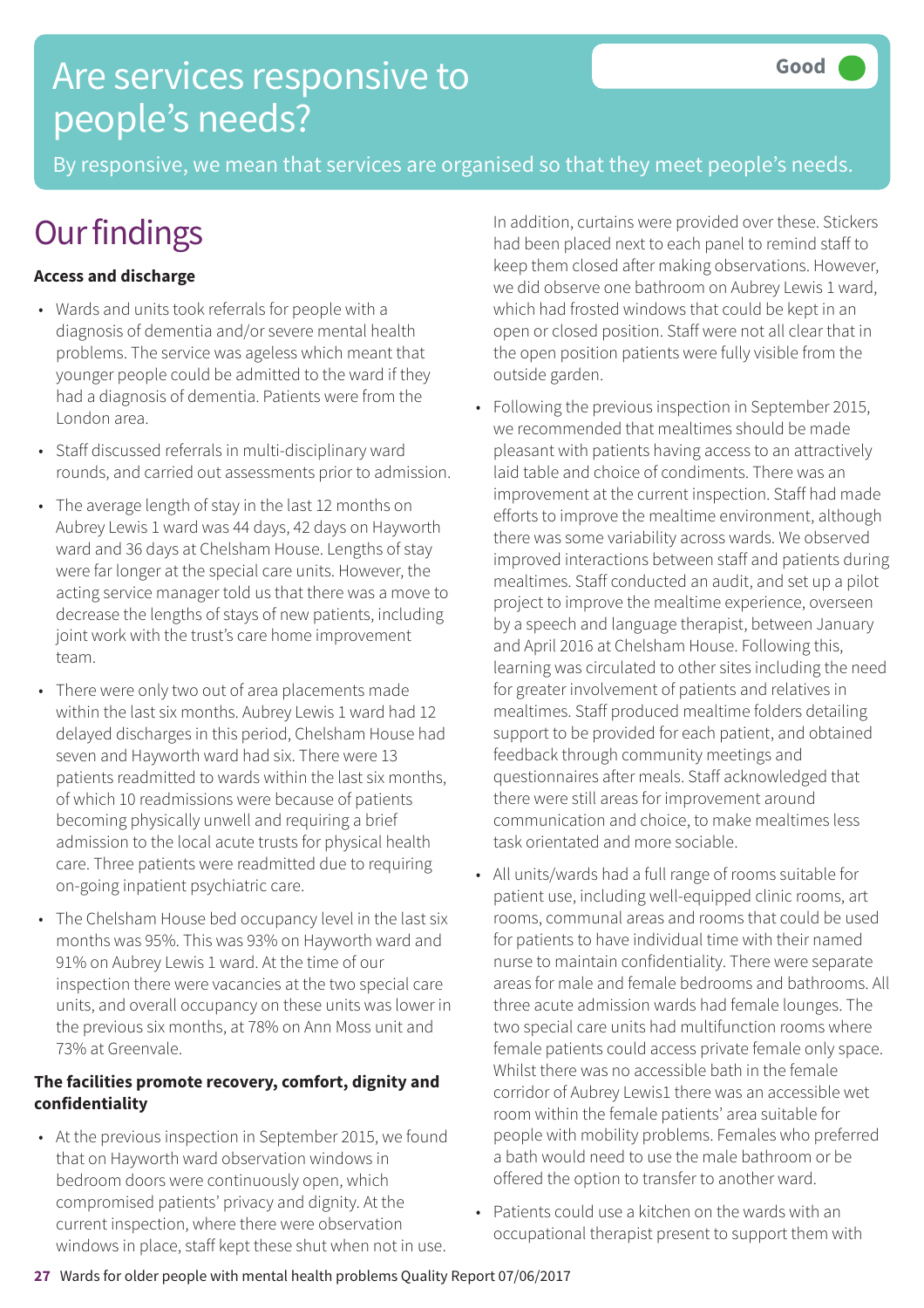## Are services responsive to people's needs?

### By responsive, we mean that services are organised so that they meet people's needs.

cooking sessions. Patients had access to garden areas. At Chelsham House patients had two large gardens that they could make full use of.One of the gardens had flower beds and staff planned to start a greenhouse project soon.

- Wards had payphones, which were not in a private space, but patients could use the staff cordless office phone for additional privacy. Mobile phones were allowed on the wards and staff risk assessed patients' ability to manage a mobile phone.
- At Greenvale the unit had been redecorated taking into account the needs of people with dementia and cognitive impairment. Bedroom doors had been painted in a contrasting colour to the surrounding walls and the door surround was painted bright red so that the door itself was clearly identifiable to patients. The flooring at Greenvale had been replaced so that the floors were more even and safe for people with limited mobility. The paving in the unit garden had also been changed to make it safer. Clear signs identified the toilets and bathrooms.
- At Greenvale the service was converting a room into a space that could be used by relatives who needed to stay in the ward for long periods, perhaps when their relative was unwell or at the end of life. The room offered tea and coffee facilities and comfortable seating. At Greenvale the service was also refurbishing a bathroom so that it would be a wet room that was easier for patients to use.
- There was a Namaste room at Greenvale with multisensory equipment for the provision of an individualised programme (Namaste Care) for patients with advanced dementia. Five staff had been trained in Namaste Care and provided sessions including therapeutic touch, reminiscence massage, and music massage. Outcomes were assessed by the psychologist. Carers were encouraged to become involved and sometimes attended sessions.
- Patients did not have access to the laundry rooms on any of the wards, and these were for staff use only. This may have prevented some patients from being supported to maintain their independent living skills.

#### **Meeting the needs of all people who use the service**

- At the previous inspection in September 2015, we found that meals across the wards for older people did not meet people's individual preferences or cultural needs. Staff advised that although there had been improvements in this area, they remained unhappy with the service provided by the contractor. The trust was changing to a new contractor from April 2017. There were choices available to patients with different cultural needs and preferences, including a range of Caribbean, Asian and vegetarian options. In addition on some wards, family members brought in food for their relatives. The speech and language therapist on Greenvale told us that staff were due to receive training in supporting patients with choice and cultural needs.
- Despite a high proportion of patients with dementia, wards did not have menus available to patients in a pictorial or photo format, to make them more accessible. We saw some variable practices around how staff gave patients choices at mealtimes. On Greenvale, patients had to choose their meals a week in advance, and choices were therefore restricted at the actual mealtime. However, plans were in place to provide a cook fresh system enabling patients to make choices as close to their meal time as possible. Patients on other wards were able to choose their meals on the day or the day before. We observed patients changing their choice during the meal and staff accommodated this.
- At the previous inspection in September 2015, we recommended that patients with dementia have access to individual appropriate therapeutic activities across all the wards. At the current inspection, there had been an improvement in activities provided. These included Namaste care for people with advanced dementia. There were also 'journeys of appreciation' provided aiming to improve social inclusion and encourage patients to leave the wards and be active. Recently staff took patients on day outings including to a local picture gallery and celebrated black history month. Staff at the special care units took patients out in the local area.
- The 'Daily Sparkle' a reminiscence newspaper, was provided at the units, and patients with dementia had personalised care plans entitled 'this is me' from the Alzheimer's Society with details of people's life stories. Life stories can help people with dementia to share their stories and enhance their sense of identity. Staff told us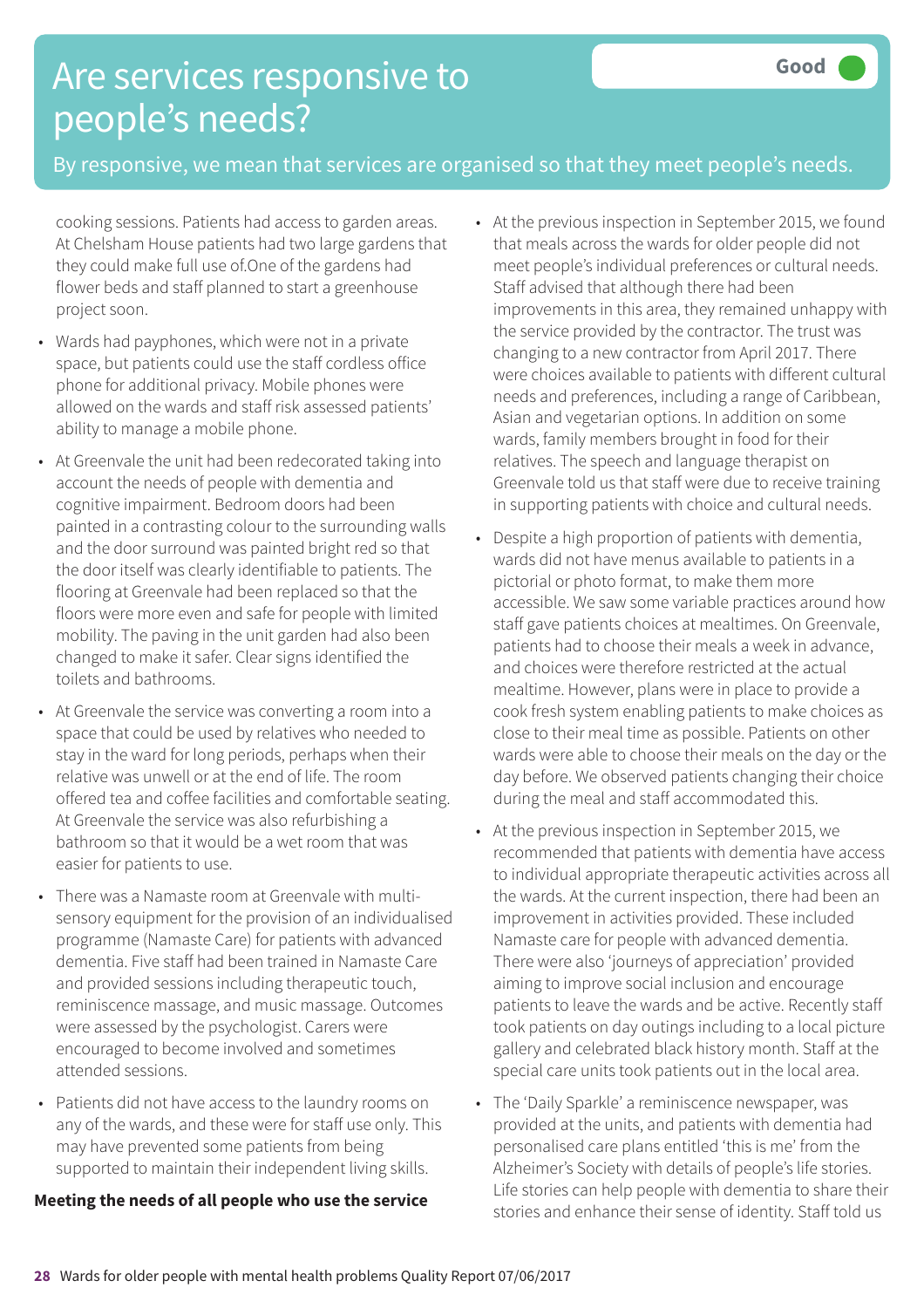## Are services responsive to people's needs?

### By responsive, we mean that services are organised so that they meet people's needs.

about personalised activities for patients on the wards including baking for one patient, and assembling and disassembling items for another patient tailored to their life histories.

- Activities were provided on the wards during the day including walking groups, massage, relaxation, and games. However, there was little provision in the evenings and at weekends other than watching films and playing board games. Patients and relatives were satisfied with the activities provided, but staff including an occupational therapist said that they wanted to develop activities further on the wards.
- The trust had decorated the special care units with the orientation needs of patients with dementia in mind. This included contrasting colours between doors, walls, and hand rails, and signage at eye level. Doors at corridor ends were painted in the wall's colours to provide a sense of containment. At Ann Moss special care unit there were different coloured bedroom doors, with pictures, and door knockers. Doors were also personalised at Chelsham House Patients with decreased mobility could access all wards, with ground floor facilities and lifts available.
- Patients had access to a trust chaplain and imam, and staff accompanied patients to places of worship when requested. Staff on Aubrey Lewis 1 celebrated black history month and world mental health day cooking special foods and holding discussions. Groups took

place where patients could talk about their different cultures, and make jewellery for black history month. All carers and staff were invited to the event. Patients also visited the black history museum in Brixton. As part of world mental health day staff provided support sessions to carers, and held talks about stigma.

### **Listening to and learning from concerns and complaints**

- In the previous six months the wards for older people with mental health problems had received five complaints. These had been addressed appropriately, with responses sent to complainant within the trust's timescales, and learning shared with staff at team meetings.
- Patients said they knew how to complain if they needed to. Family and carers also said they felt comfortable complaining to the ward if they needed to, and said that ward staff were responsive.
- The staff told us that they attempted to address any concerns raised through an informal process initially and signposted patients or carers to the formal process when required.
- Patients could give feedback at weekly community meetings on the wards. Wards also collected feedback from a patient experience data intelligence centre survey using a tablet.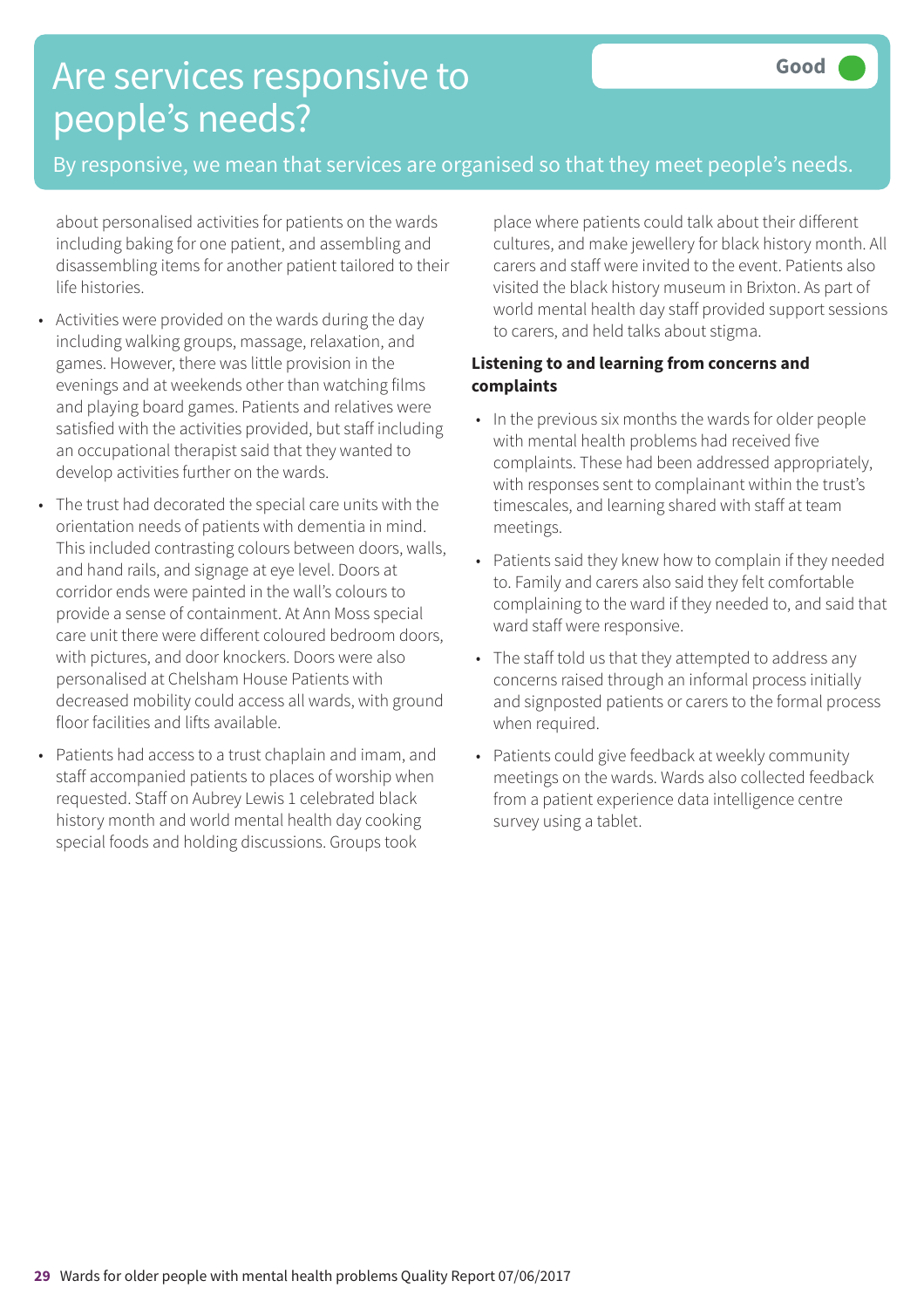### Are services well-led?

By well-led, we mean that the leadership, management and governance of the organisation assure the delivery of high-quality person-centred care, supports learning and innovation, and promotes an open and fair culture.

## **Our findings**

### **Vision and values**

- Staff knew the trust's visions and values, and spoke of their commitment to putting patients and their family members at the centre of care.
- The leads for the older people and dementia clinical academic group (CAG) visited the wards regularly to ensure that care reflected the CAG's ethos.

#### **Good governance**

- The ward managers had access to information about staffing levels, audits and levels of incidents. They received regular data on the performance of their wards. The trust used a dataset called quality effectiveness and safety trigger tool (QUESTT). This tool was a scoring system for areas of risk or concern for quality and safety, like staffing levels or the number of beds available. This data was available to the managers at ward level.
- Ward managers reported to the acting service manager, and attended inpatient manager meetings on a monthly basis, which included informal dialogue between the ward managers. The CAG also had nursing, administration and leadership councils to represent different staff.
- There were structures and processes in place to ensure that important information, including lessons learned from incidents, complaints and safeguarding concerns made their way from a senior CAG level to staff on the wards. However, the lack of a standing agenda at staff team meetings, meant that there was a risk that systematic discussion of incidents or complaints might not occur at a ward level.
- Ward managers were not aware of the issues recorded on the CAG risk register unless they were directly affected by the issue. This was a missed learning opportunity.
- Senior managers encouraged staff to report staff shortages on the incident recording system, including details of how care had been compromised. There had been dedicated recruitment for staff on the wards, and the levels of vacancies had reduced significantly in recent months.
- The senior management team had introduced separate serious incident meetings, to ensure that more timely reports of investigations were produced. Minutes of a recent meeting in February 2017 identified learning, recommendations and actions to be taken to achieve each recommendation. Senior managers included all members of the multi-disciplinary staff team in investigation of incidents, with support as needed. They had set targets to bring the number of patients with hospital acquired pressure ulcers, and the number of prone restraints of patients to zero. Senior managers advised that they were working to develop a deeper level of quality assurance, owned by all staff members across the CAG. They had introduced patient They had also changed the timing of governance meetings so that members of the clinical team could be present.
- Quality governance committee meetings took place monthly covering CQC domains of effective and wellled, responsiveness, caring and safe. Standing items included learning from audits, incidents, and complaints. Minutes of recent meetings indicated that the service manager and head of nursing followed up all breaches in staffing and there was a strong focus on recruitment for Greenvale and Chelsham House.

#### **Leadership, morale and staff engagement**

- Staff felt able to raise concerns about patient care and safety and were confident they would be listened to. They felt well supported by colleagues and immediate line managers, and said the multidisciplinary team worked well together. They were aware of some senior managers within the CAG but did not always feel that senior managers were visible on the wards.
- We met with the deputy director of nursing, acting service director and clinical director for the CAG. They described strengths on the units including staff motivation and multi-disciplinary working, compassionate and sensitive care, new more person centred care plans in development, and improvements to the ward environments. They noted that there was improved communication around quality and lessons learned within the CAG. Challenges included staffing, staff training, staff supervision in some areas, and embedding the new care plans.
- Senior staff described an aim to be more open, and clear about where decisions were made. We attended a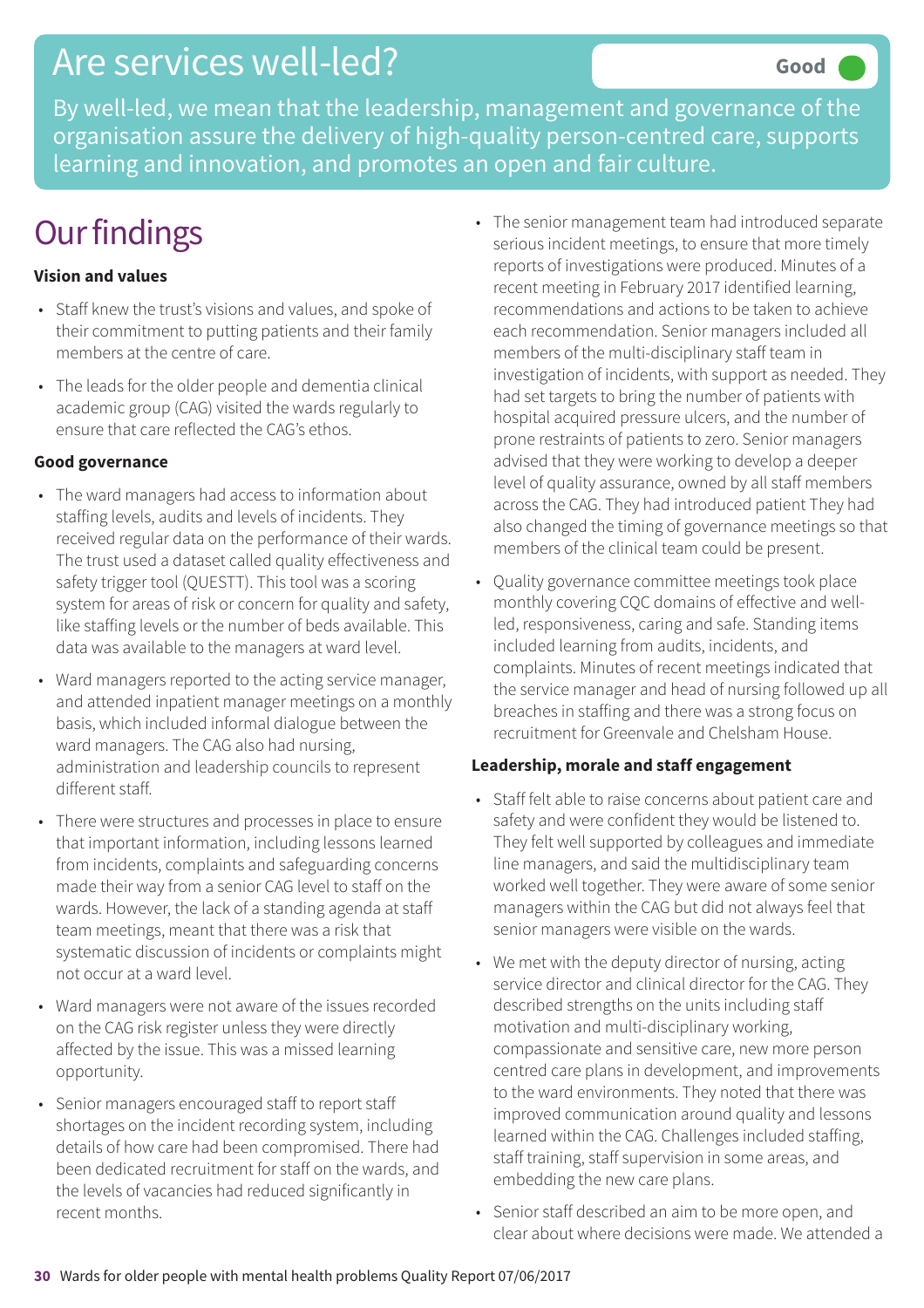## Are services well-led?

By well-led, we mean that the leadership, management and governance of the organisation assure the delivery of high-quality person-centred care, supports learning and innovation, and promotes an open and fair culture.

service user and carer advisory group meeting during the inspection. Two observers from this group were on the CAG's executive committee to ensure transparency. A monthly CAG newsletter was circulated to staff. One of the associate clinical directors of the CAG was a psychologist, in line with the CAG's vision to promote multi-disciplinary working. Senior managers conducted leadership walk-arounds on the wards, and staff were also able to feedback to managers through the staff survey, nursing council and focus groups. Monthly emails to all CAG staff of key information included positive recognition for positive feedback from PEDIC surveys. In February 2017, three staff from Chelsham House were named for having had a positive impact and making a difference. In this email staff were also invited to attend a follow up session to a black and minority ethnic group meeting on Snowy White Peaks, an article written by Roger Kline explaining the workforce race equality standard, chaired by the trust chief executive.

#### **Commitment to quality improvement and innovation**

• The CAG encouraged staff to implement a number of quality improvement initiatives. They were implementing Four Steps to Safety, a system for safer care consisting of proactive care, patient engagement, team work and the environment. This quality improvement project was being implemented across the trust with an aim to reduce violence and aggression by 50%.

- On Hayworth ward the occupational therapy team used the "This is me" document developed by Alzheimer's society. They prepared this with patients to go with them when they left the ward. The booklet contained information about the person's life and areas of interest and included photographs.
- Staff at Greenvale had been involved in a project with a dental service at a local acute hospital, which had led to the development of a simple dental assessment that was used by staff on the ward to support patients' oral hygiene.
- A consultant in Southwark was representing the CAG in looking at how the trust and Latin American communities could work together, including providing generic templates for appointment letters in Spanish and Portuguese and developing training to improve staff cultural competencies around the needs of Latin American service users within the CAG.
- Other quality improvement projects included implementing electronic observations for health monitoring, reductions in enhanced observations at Chelsham House, an electronic doctors' notes handover, research into the cognitive effects of physical health medicines, and twinning wards with general hospital wards for older people. The CAG were also planning a pilot of two clinical decision unit beds to be managed by the home treatment team at Aubrey Lewis 1, for short admissions of 48 hours.